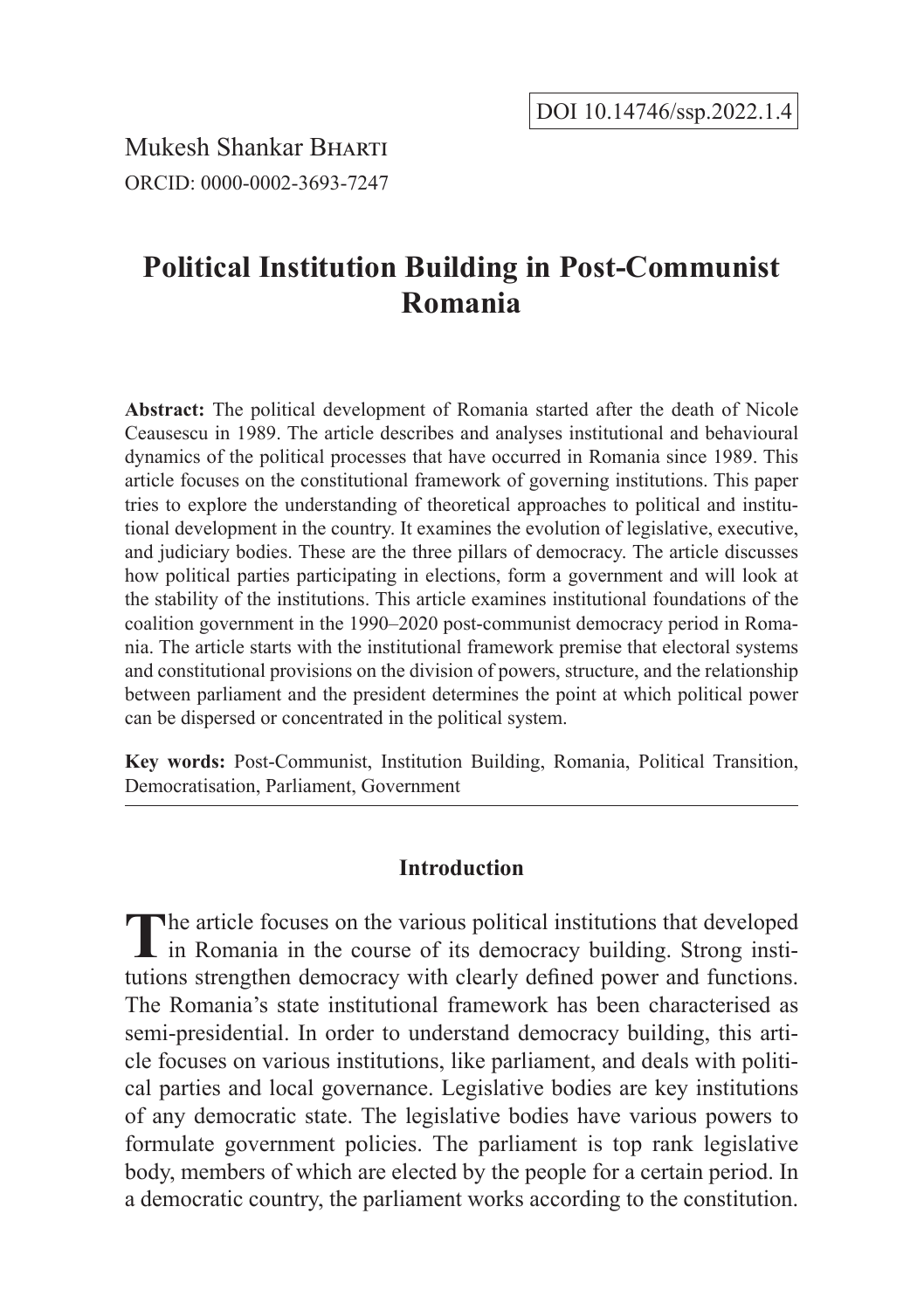The legislative bodies are an essential part of democratisation, especially at the start of the process. Thus, some political philosophers support the norm that a strong legislature reinfirces and contributes to a robust democracy (Fish, 2006). The parliament enhances democracy by examining the executive branches of administration. A stable government makes the laws and could start the welfare programme of the people. The stronger legislation can protect the ethos of democratisation. Democratic transition, as discussed in the previous article, began in Romania after the collapse of communism. According to Huntington, these developments in East-Central and East-Southern Europe, including Romania, are part of the third wave of democratisation (Huntington, 1991).

The article focuses on the constitutional framework of governing institutions. It describes the evolution of legislative, executive, and judiciary bodies. These are the three pillars of democracy. Romania has had a multi-party system since 1990, and dozens of parties have been participating in elections. It also focuses on another critical institution that ensures democratic functions, namely the Constitutional Court. It examines how the Constitutional Court guards the Romanian Constitution and how it has worked over the years. Romania has been suffering from a high level of corruption since the systemic change of the 1990s. It would be interesting to analyse the role the Court has played to curb institutional corruption (Fish, 2006).

The proposed research is analytic and aims to assess political institutions and democracy-building in post-Communist Romania. Using an analytical approach, the research briefly outlines the democratic transformation in Romania under the new government's (Post-Communist) rule to the date. The research studies the impact of Romania's accession to the European Union in a detailed manner. This research also uses a comparative study of public institutions and the functioning of political institution-building. The research answers the following hypothesis: "the recurring tensions between the legislative and the executive have undermined democracy-building in Romania. The socialist legacy and domestic constraints have limited the impact of the European Union on the democratisation process in Romania."

The proposed research is based on both primary and secondary sources. It uses primary sources like EU regular reports, reports published by the National Democratic Institute for Global Affairs (it conducts periodic surveys on civil government and political organisations) and Freedom House country-specific reports. The functioning of political institutions in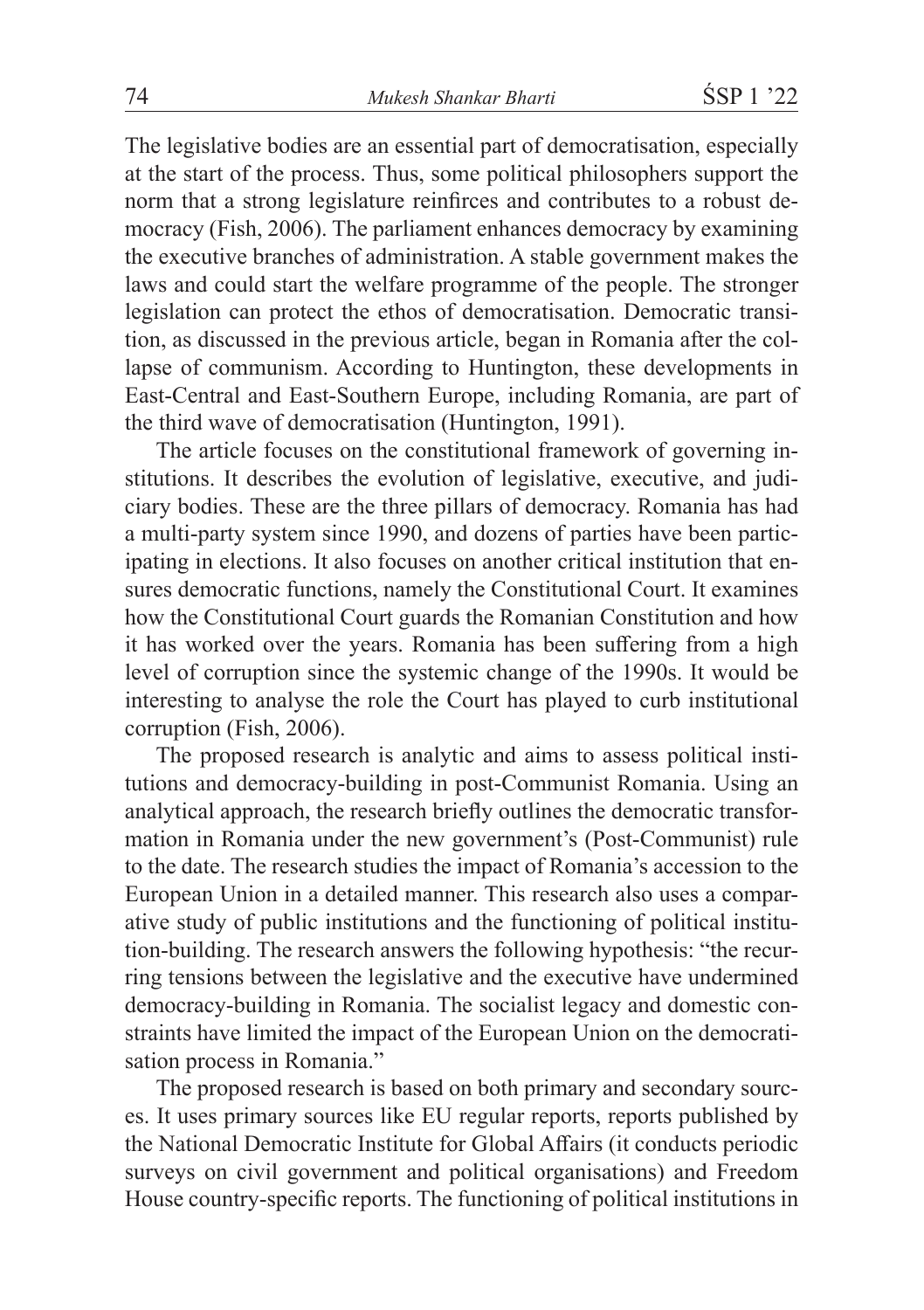Romania are studied through the official election data, census reports, and sources of the Romanian Government. Secondary sources mainly include articles from leading journals and magazines, newspaper clippings, and books.

# **Theoretical and Methodological Approach**

The politics of Romania is placed in a framework of a semi-presidential, representative, democratic republic, where the Prime Minister of Romania is the head of the government and the President of Romania exercises the functions of the head of state. Romania has a multi-party system. Executive power is exercised by the government. Legislative power is vested in both the government and the two chambers of the Parliament, the Chamber of Deputies and the Senate. The judiciary is independent from both the executive and the legislature. Romania's 1991 constitution, amended in 2003, proclaims Romania as a democratic and social republic, deriving its sovereignty from the people. It also states that "human dignity, civic rights and freedoms, the unhindered development of human personality, justice, and political pluralism are supreme and guaranteed values." According to the Constitution, all three public powers, executive, legislative and judicial, have responsibilities in the monitoring and oversight of the military. Among all the forms of democratic control, the Parliament's oversight role is the most complex one. The oversight process refers to the crucial role of the Legislative to monitor and review the activity of the Executive (*Constitution of Romania*, 2003).

Samuel P. Huntington analyses the transition of some thirty-five countries, mainly in Asia, Latin America, and Eastern Europe, from nondemocratic to democratic political systems during the 1970s and 1980s. He refers to the widespread international push toward democracy during this period as the "third wave" of democracy. Huntington recognises that democratic transitions, consolidations, and collapses can all result from a variety of dynamics. He begins to identify five changes in the world that paved the way for the latest wave of transitions to democracy.

These are:

1) the deepening legitimacy problems of authoritarian governments are unable to cope with military defeat and economic failure;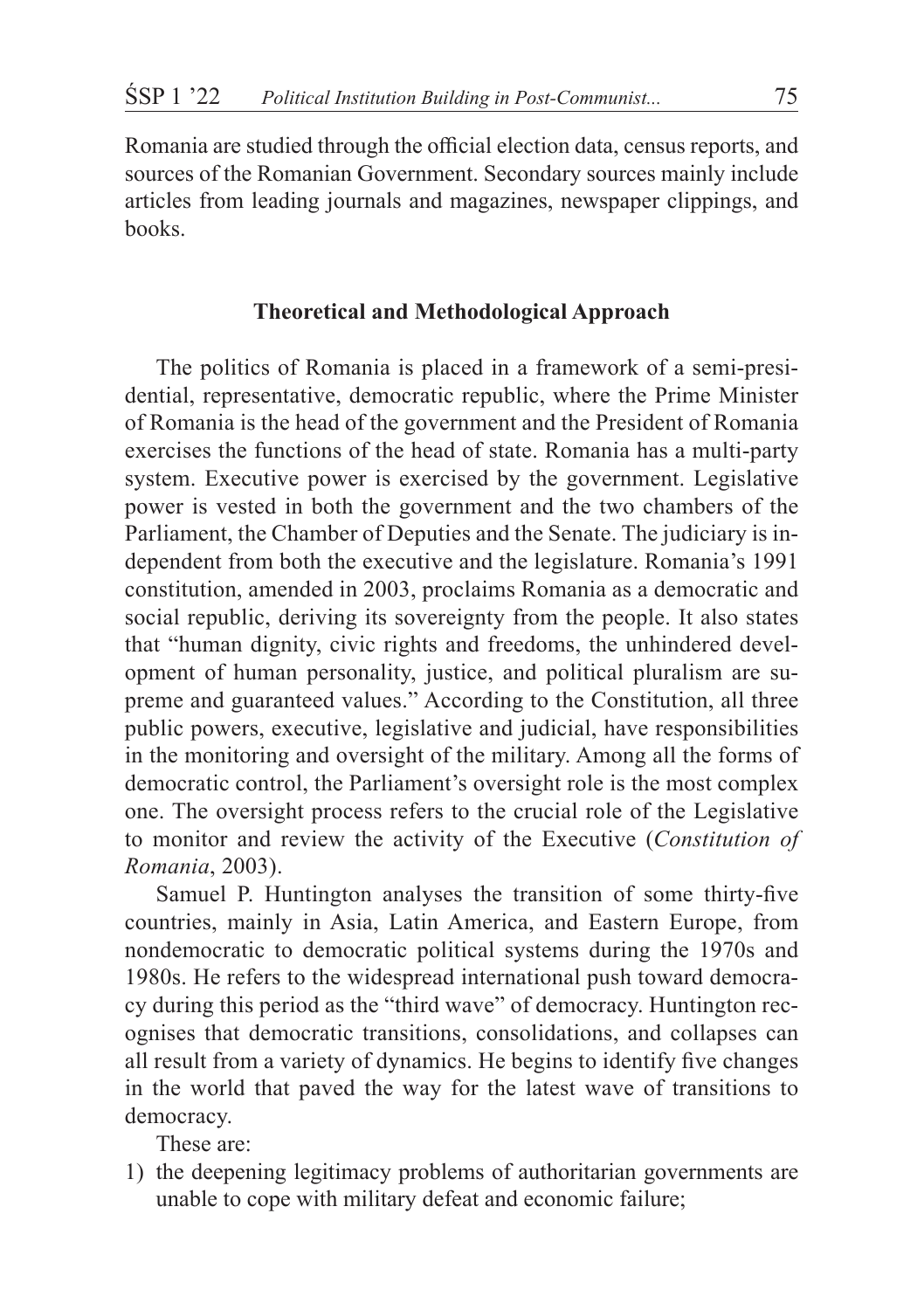- 2) the burgeoning economies of many countries, which have raised living standards, levels of education, and urbanisation, while also raising civic expectations and the ability to express them;
- 3) changes in religious institutions which have made them more prone to oppose governmental authoritarianism than defend the *status quo*;
- 4) the push to promote human rights and democracy by external factors such as non-governmental organisations and the European Community; and
- 5) the snowballing or demonstration effects, enhanced by new international communications, on democratization in other countries.

In the post-authoritarian period in Eastern Europe and Romania, the process of institution-building has predominantly progressed in the atmosphere of uncertainty. When we analyse data about the types of institutional choices in Romania until the end of 2000, we encounter excesive difficulty in formulating firm theoretical hypotheses. We have to determine a number of fixed political trends about the consolidation and stability of democracy in the region. It happens because it has been a relatively short period, since the previous authoritarian system collapsed. As a result, there is still an undetermined stage of democratisation in most of the post-communist countries. Although the effective number of parties in the Parliament does not explain much about how this kind of institution contributes to the democratization process. We cannot learn too much about the nature of the political system (Pridham, 2006) through numbers.

Primarily, the paper uses content analysis as the main methodological approach. While analysing primary and secondary sources available related to the EU enlargement and expansion policy toward Eastern and Central Europe, the research adopts qualitative methods that allow us to form an argument and implement a substantial discussion, and draw conclusions. The EU has an integration policy for eastward enlargement, and Romania joined the EU in 2007. The qualitative content analysis helps to discover particulars of the latent interpretation, whereas the quantitative content analysis facilitates to discover the meaning by analysis latest data as well as debate in the literature. This applies to a very broad range of Eastern and Central Europe cases and provides a comprehensive case-inquiry from two variables. For this research, the first variable comprises the EU presence in the region of Southern Europe, and the second is the EU Neighbourhood Policy. A basic understanding of both variables is that they are complementary to each other, whereas the EU's presence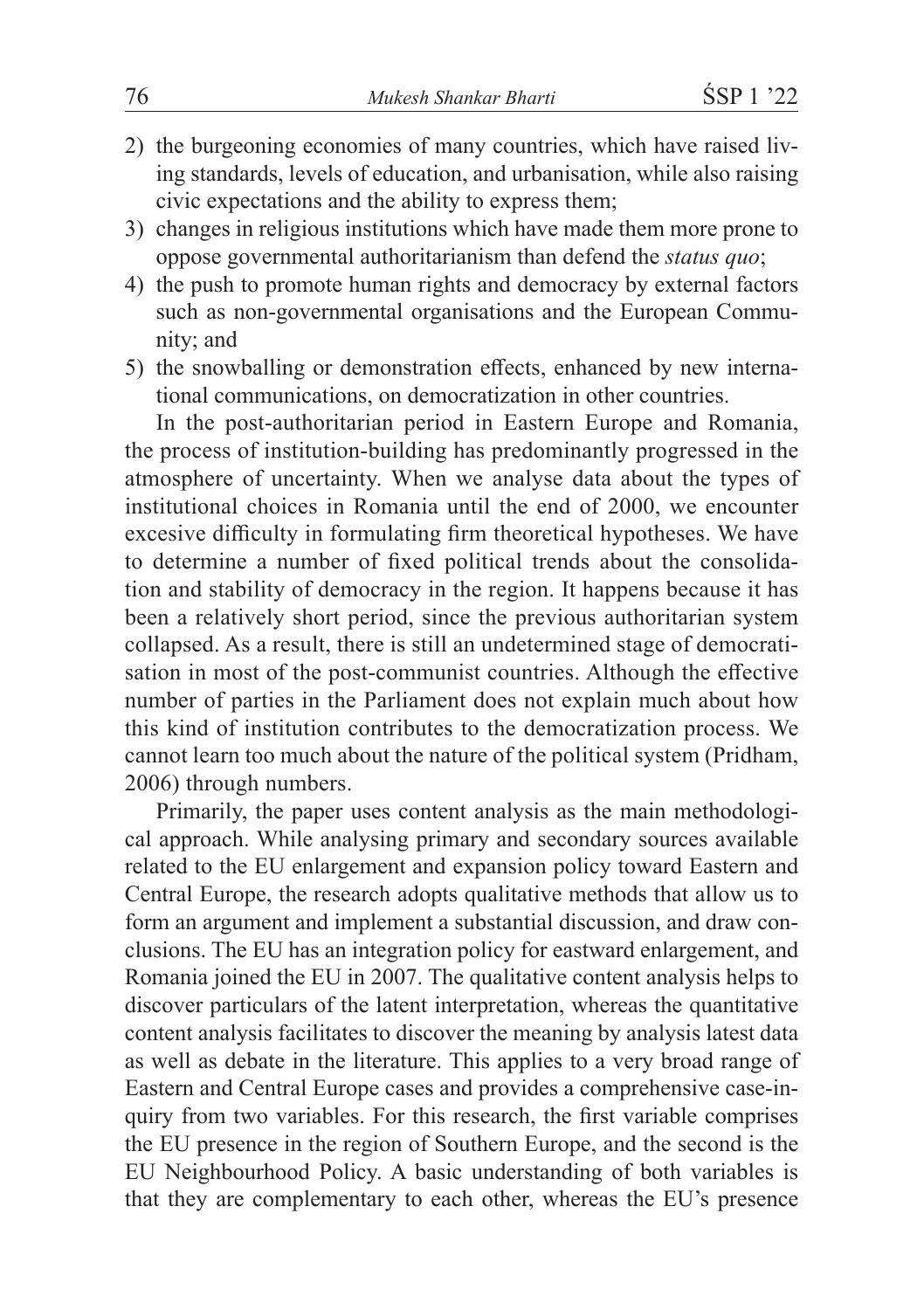as a strong international actor is completely dependent on the integration policy. This helps to understand complex issues in Romania. An analytic approach offers a broad generalisation of specific observations. These have been used to investigate the research problem through a deductive approach leading to a broad contextual generalisation of the EU and European Neighbourhood Policy (ENP). As a theoretical framework, the neoliberal approach was used in this study to deterine the role of the EU in the Romania's institutional development. As regards the growing regional importance, this approach helps us to negotiate and share values and norms.

After 1989, Romania moved forward to adopt the western new liberal democracy and build new liberal democracy. Since its integration into the EU, Romanian institutional development gradually focused on moderate political institutions. According to the literature, the emergence of populist regimes in the region diminishes neoliberal institutions. Recently, many CEE countries have had populist governments opposing EU rules and regulations, mainly the immigration policy. The heterogeneous thinking emerged against the will of different people; this kind of thinking emerged as a form of inescapable orthodoxy. The theory of liberalism highlighted the idea of freedom of movement without restrictions, people's opportunities, right to dissent, access to social justice, and representation in government bodies. The people have to have full social and political rights in the regime of democratic government. Institutional building and liberal political ideas are backsliding in Romania (Krastev, Holmes, 2019).

The populism in CEE countries curtails the political, social, and democratic rights of minorities and other groups. The populist political elite believes and opposes liberal values and its allied political power groups want to eradicate the characteristics of liberal democratic approaches. Furthermore, populists have challenged the liberal policy and consensus on the market-oriented reform and integration into the Euro-Atlantic organisation, and favoured the nationalistic language and behaviour.. Thus, populist thinking fully disagres with the political correctness of liberalism and equal opportunities for all kinds of people in the country. There are many political scientists, theorists, and commentators using "populism" as general term in the political sphere in the world, and describe the outcome of the populist regime and its effect on liberal kind of democracy in the region. The same has applied to the Romanian case as well (Smilov, Krastev, 2008, p. 7).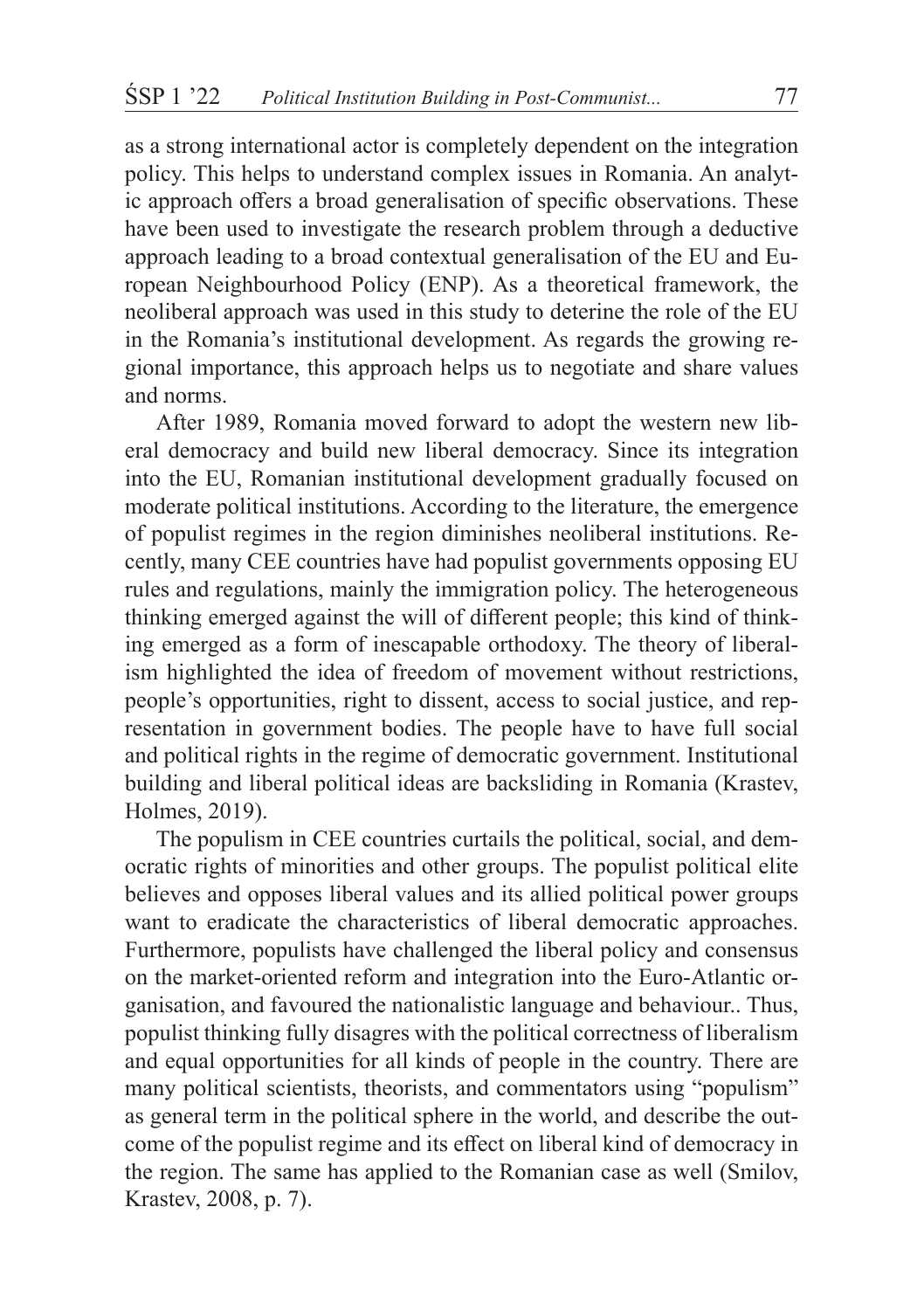## **Review of Literature**

Attila Agh (1998) discusses four themes: an introductory overview, transformation in Central and Eastern Europe and Romania, regions in comparative transition, and conclusions and perspective for the future. Further, it discusses the political system of Central and Eastern Europe and Romania using the term democratization and theories of comparative politics. he tried to define Central and Eastern Europe and the Balkan regions based on their history, culture, traditions, and geography (Agh, 1998). The light of democracy promotion in the CEE countries affected the Romanian institutional transformation into the democratic form of governance in the country.

Christopher Lord and Erika Harris describe emerging democracies in Europe and their different forms. They analyse the diversity of democracy in European states in their book on Democracy in the New Europe. It contains a brief political-institutional discussion of Romania. They also highlight how different states of the new Europe develop direct and indirect democracy, presidential and parliamentary systems, consensus and majoritarian democracy, and more or less proportional election systems (Lord et al., 2017). After the fall of communism in 1989, the newly appointed government established the institutional setup according to democratic values and norms.

Cristina Chiva (2007) describes the institutionalisation of the parliamentary system in Hungary and Romania through a comparative study of both countries. The pivotal contribution of the paper redefines the concept of legislative institutionalisation in the field of legislative studies so that it could account for the impact of EU institutions and policies on the parliaments of post-communist EU member states and candidate countries. The article analyses legislative institutionalisation in the Hungarian and Romanian parliaments by focusing on three dimensions: EU policies and institutions, constitutional frameworks, and the consolidation of party systems. The paper argues that, despite differences on three of these dimensions, both countries' parliaments have reached a relatively high degree of institutionalisation since the first free and fair elections of 1990. The theoretical contribution to the field of legislative studies has consisted in an analytical re-consideration of the concept of legislative institutionalisation in Central and Eastern European parliaments. While these are broadly agreed with the distinction made in the literature between two principal areas of institutionalisation, the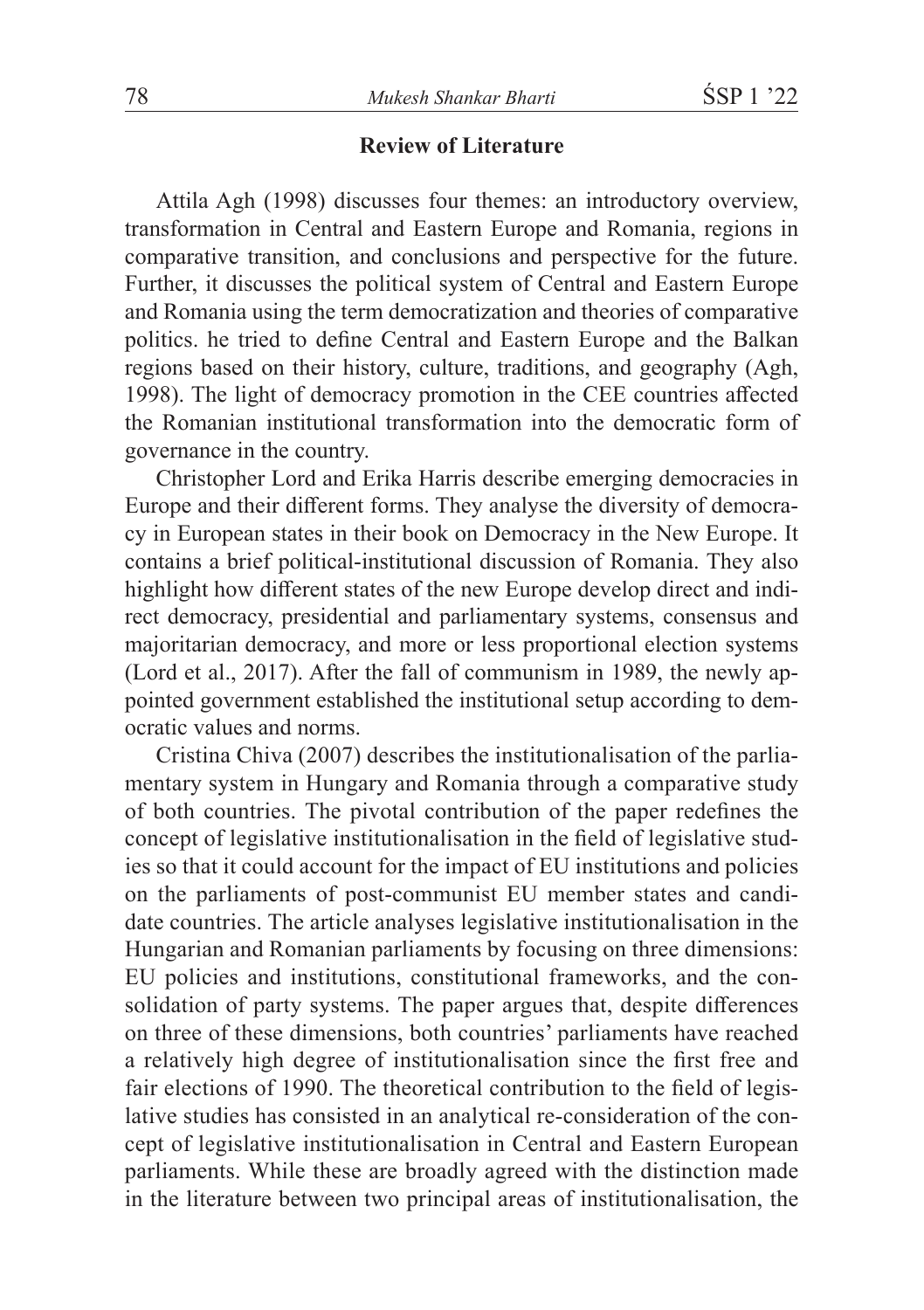external environment and the internal characteristics of parliaments. It argues that analyses of legislative institutionalisation in post-communist Europe fail to take into account the impact of EU institutions and policies on candidate countries and new member states (Chiva, 2007). The EU's eastward enlargement helped Romania to focus on building strong institutions in the country.

Bharti (2020) describes the importance of the European Union to promote democracy and peace in the South Asia region, e.g. Bhutan, Nepal. The European Union has been engaged in promotion and building strong political institutions in Afghanistan since 2002. In a similar vein, for example, in Central and Eastern Europe, the EU's neighbourhood policy has played a key role in establishing democratic institutions in Romania. The European Commission's regular report on Romania proved that EU funds initiaited the formation toward strong institutions and started the development process in various fileds in the country. The EU's financial support to third world countries paves the way toward stronger democratic institutions in the South Asia region as well. The literature suggests that the EU is a key promoter of democracy in Europe and across the world (Bharti, 2020).

#### **The development of the Parliament in Post-Communist Romania**

In 1989, Romania entered a new phase of transition after the fall of communism. The country started democratisation immediately in the early 1990s. This meant new political and institutional development. Like its counterparts in Central and Eastern Europe, Romania quickly set out to establish democratic rules and norms (Gonenc, 2002). Romania started the process of institutional development in the country according to its new constitution in 1991. After the collapse of communism in Romania, there was no stable democratic system in the country. The level of democratic institutions was poor. New leaders quickly committed to establish a democratic system, but they worked according to the old system and old habits. Therefore, the development and functioning of new institutions tended to be poor compared to neighbouring countries. The first Parliament operated for only two years (1990–1992). During that time, the country adopted the French system. As a result, the President had much more power than the legislature. Romania opted for a bicameral parliament under the new constitution of 1991. The Chamber of Deputies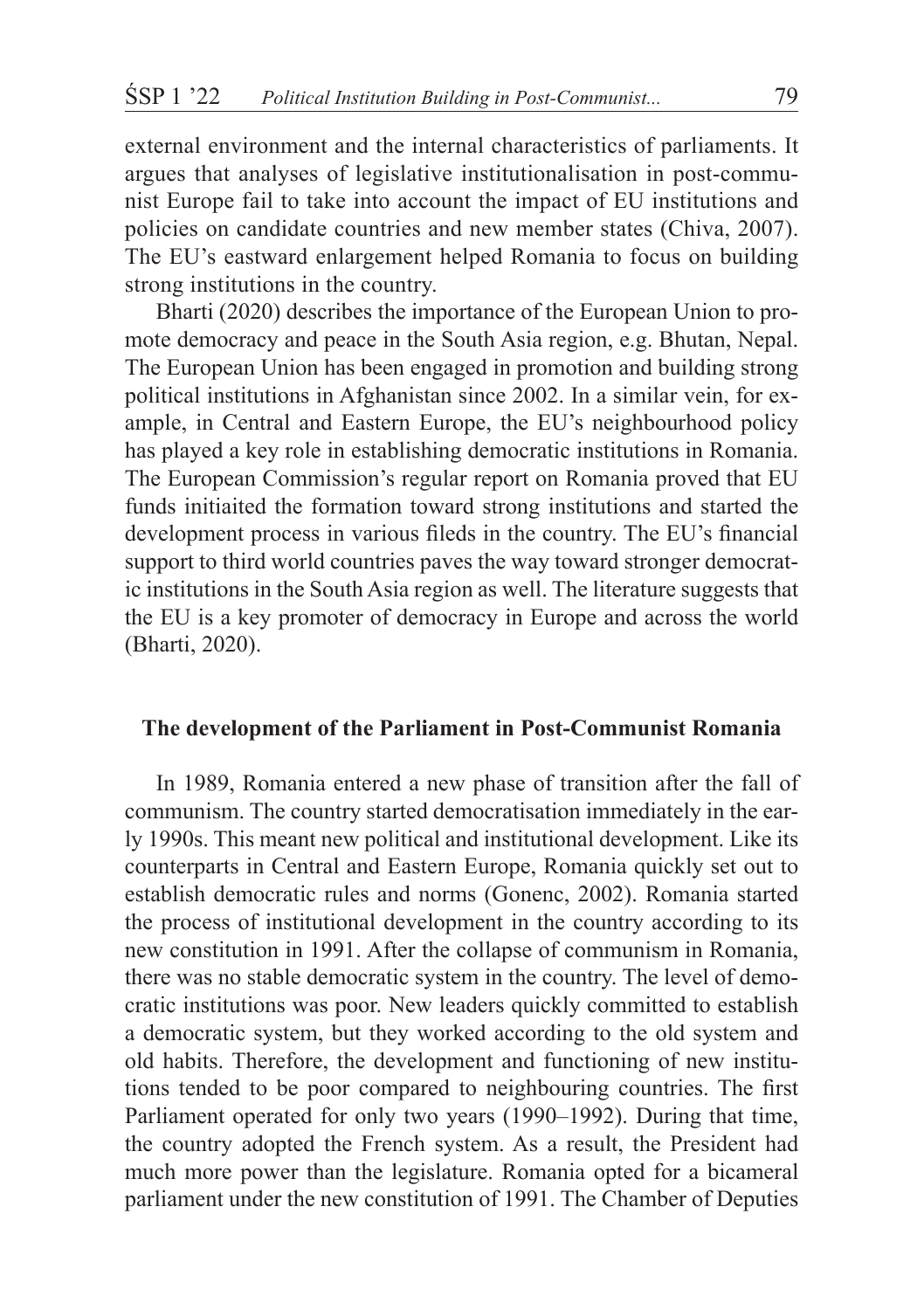is the Lower House and the Senate is the Upper House. Both houses had equal legislative powers but different strength in terms of the number of deputies. In 1990, the Chamber of Deputies consisted of 387 members and Senate had 119 members (Carey,1989). According to the Constitution, there is no seat is reserved in the Upper House of the Parliament for ethnic minorities in Romania (Chamber of Deputies, n.d.).

The Constitution was adopted on the 8<sup>th</sup> December 1991 after a nationwide referendum. Members of the constitution drafting committee were mostly from the National Salvation Front (FSN). The then President Iliescu's role was also important to formulate new laws and a strong constitution for the democratic development of the country. The second parliamentary election was held in September 1992, and the Parliament functioned until 1996 (European Election Database, 1996). The second general election was held under the new electoral rules and constitution. Significantly, the political situation changed in the country by 1996. In 1992, no party got majority seats in the lower house of the Parliament, and the opposition party emerged stronger than before (Roper, 1989). Iliescu's new party (Social Democratic Party) got a majority of seats in the house and created a coalition government with the Democratic Liberal Party. The Democratic National Salvation Front (FDSN) formed a government under the leadership of Iliescu (Ibidem, p. 166). The third general election was held in 1996 and the Parliament worked for the next four years until 2000. By October 1996, Romanian political culture had undergone tremendous transformation. The opposition parties also gained more seats (41) in the Parliament. Many political commentators and scholars argue that there was a change in the Romania electorate system itself (Ibidem, p. 170). The Democratic Convention of Romania (CDR) received majority of seats in both chambers and formed a coalition government with a minority party of the Hungarian Democratic Union (UDMR) and the Social Democratic Union (USD) (Ibidem). The new alliance formed the government and defeated the Democratic National Salvation Front.

For the first decade (1990–2000), the Romanian Parliament was too ineffective and weak to work properly. This was due to the legacy of communism and Ion Iliescu's dominant role in the 1990s. The country was not geared towards the establishment and functioning of strong democratic institutions. Under Constantinescu's rule, the Parliament worked in a normative way for the betterment of the administration system in Romania. One of the problem areas which emerged early was the President's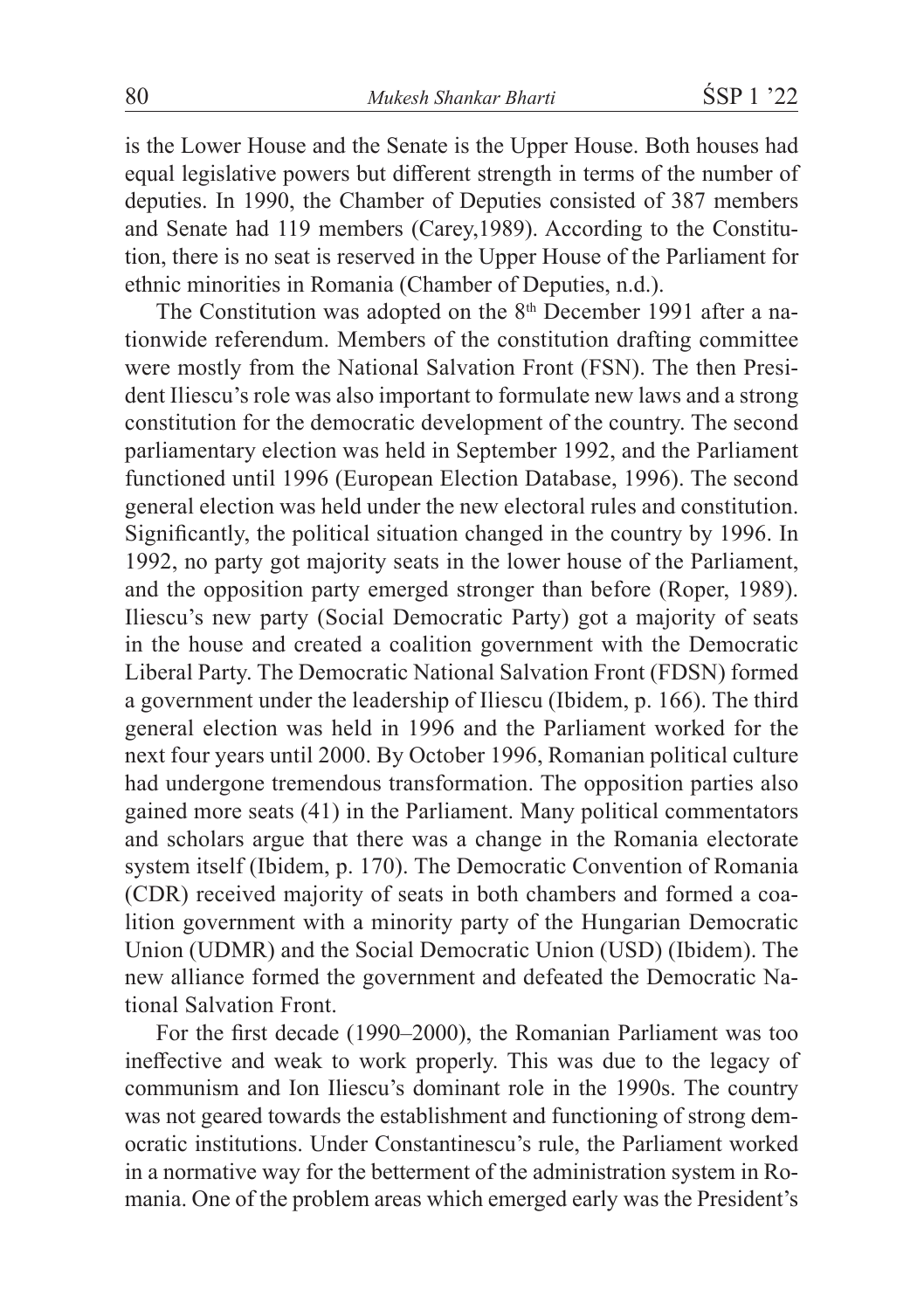involvement in legislative work. As a result, there was serious contention between the President and the Prime Minister since the Constitution became effective (Ilie, 2010). During the 2000 parliamentary election, Ion Iliescu's Social Democratic Party of Romania (PDSR) got almost perfect parliamentary setup of around forty-six percent. Iliescu was once again elected President after he got a majority vote in the second runoff (Roper, 1989). The  $5<sup>th</sup>$  Romanian general election (2004–2008) was held in November 2004. In this parliamentary election, no single party got majority seats in the Parliament. Although the Social Democratic Party won most of the seats, the party was not in a position to form a new government. The Justice and Truth Alliance candidate won the presidency and Bucharest Mayor Traian Basescu was elected president. The latter was a big supporter of Romania joining the European Union in 2007 (European Election Database, 2004).

The fifth Parliament of Romania had played a major role in pushing for Romania's EU membership, and its EU accession became the reality in January 2007 (European Union, 2007). After the 2004 parliamentary elections, the Romanian Parliament opted to reform the society on a democratic basis. It aimed to pass an impressive number of laws and regulations, ensure adherence to fundamental human rights, and endorse socio-economic reforms in the country. Romania also sought to consolidate the market economy and adopted new legislation to reform institutions. The adoption of the new policy on all these fronts aimed at the membership of the European Union and integration into European institutions (Ilie, 2010). The Constitution of Romania recognises four kinds of elections with direct participation of its citizens. General Elections (Parliament) – in these cases, people with dual citizenship are also entitled to vote. The same applies to those Romanian citizens who reside either permanently or temporarily abroad. Only Romanian citizens have the right to stand as candidates, including people with dual citizens but they need to have a permanent Romanian residence. Presidential Elections – the right to vote is governed by the rules of general parliamentary elections; however, the Presidential candidate must be a person who is a Romanian citizen and has a permanent Romanian residence. Local Government Elections (Municipalities) – relevant EU norms are applicable, and EU citizens living in the territory of the country may vote or stand as candidates in a given regional administrative unit. The European Parliament Elections – held according to EU rules (*Constitution of Romania*, 2003).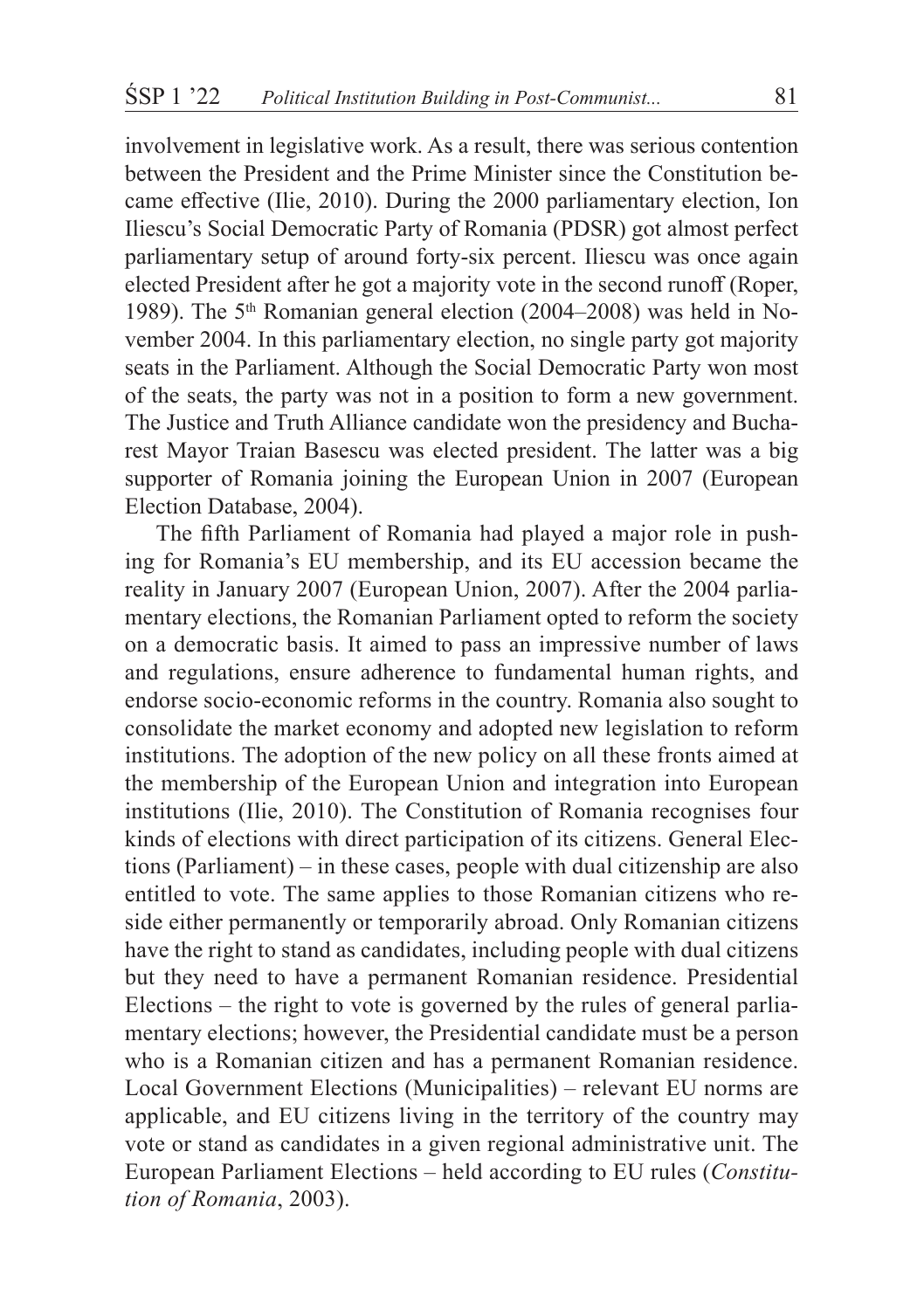## **Romanian Parliament and Constitution**

According to Article 61(1) of the Constitution, we are sure that the Romanian bicameral chamber of Parliament is a perfect place for establishing norms and that the Parliament is the supreme representative body of the Romanian people and the sole legislative authority of the country. By considering its marginal designation, the constitutional provision regulates the fundamental role of the Parliament within the system of state authorities in Romania (Chamber of Deputies, 2018). The number of Deputies and Senators to be elected in each constituency is determined based on the representation norm, depending on the number of inhabitants in each constituency. Both chambers have been elected through a universal, secret and freely expressed voting system, The Chambers of the Parliament have constitutionally been granted equal power (Stanescu et al., 2013).

The amendment of the Constitution was carried out by the constitutional reform of 2003 to develop the society and promote socio-economic changes in the country. The constitution of Romania contains 156 articles grouped under eight titles. The first title defines general principles, unitary structure, and the republican shape of government. Article 1(3) of the Constitution characterises the state as a democratic country based on the rule of law. The constitution guarantees that the Romanian citizens would have equal freedom of expression, and an independent chance to develop their personality and political pluralism. Articles in the second title determine fundamental rights, freedoms, and obligations. Title three is guarantees fundamental rights and liberties. These include the right to live, as well as the right to physical and mental integrity of a person. The fourth title regulates the Ombudsman, an organisation intended to protect the citizens' constitutional rights and freedoms.

The above are related to the power and role of state institutions. The first elaborates on the legislature's organisation, functioning, and tasks. The next focuses on the role and function of the Romanian President. It describes the suspension procedure that establishes political, legal, and institutional facts and their consequences. There are four paragraphs on the role of the Parliament, including its two Chambers and parliamentary committees. It contains provisions that regulate the member of parliament right to ask questions and to withdraw their vote of confidence to the government. It regulates the law of courts, federal ministries, and the higher committee of magistracy. The setup of public administration in territori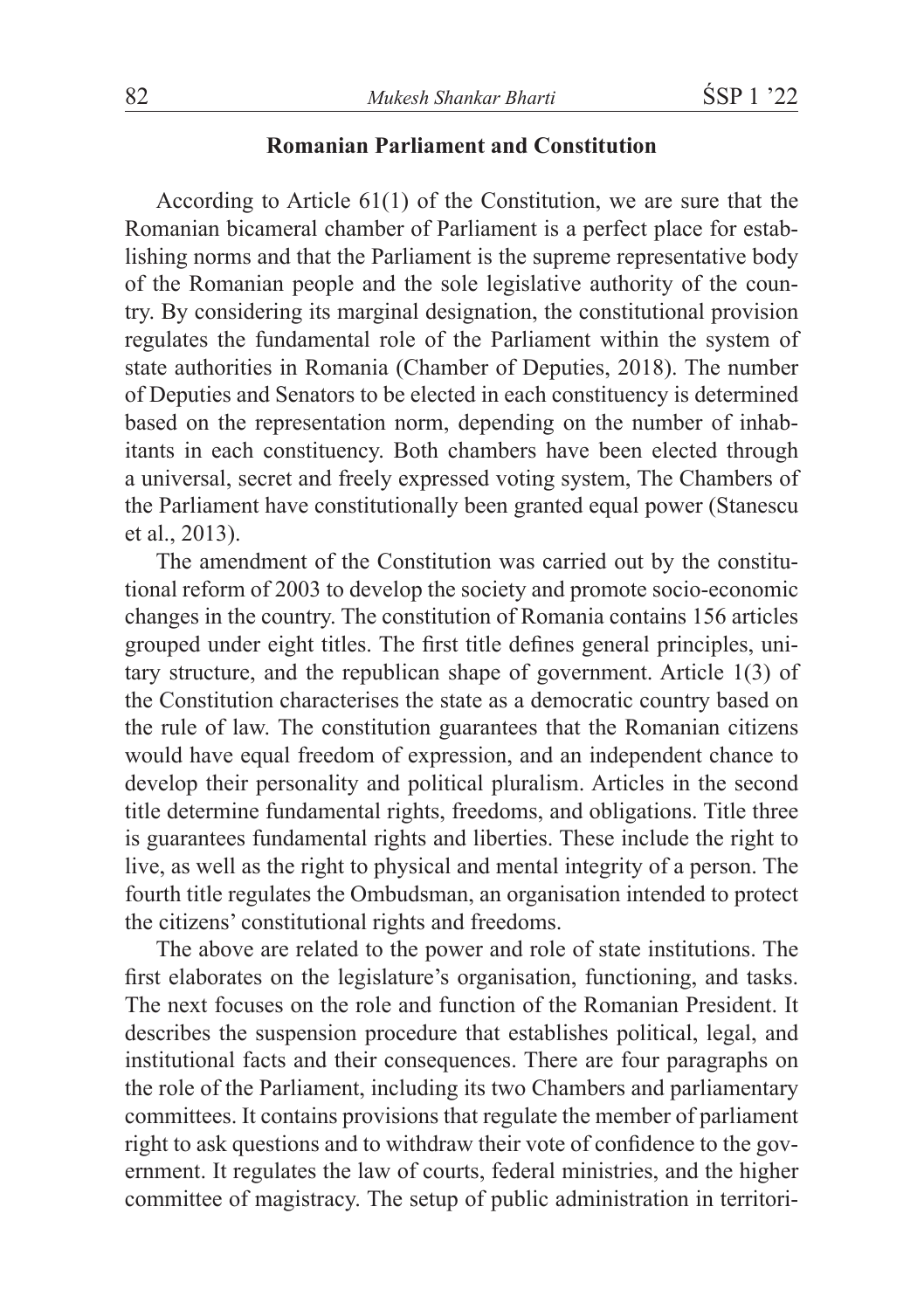al administrative units is based on decentralization, local autonomy, and de-concentration of public services. The fourth title of the Constitution deals with finances and the public sector. It refers to the market economy, economic issues, national community and public financial plan, duty system, and the court of auditors. The Constitutional Court regulates and assesses the constitutionality of law and order. The Euro-Atlantic integration was used to regulate Romania's accession to the European Union and the North Atlantic Treaty Organisation (NATO). The seventh title in the final section deals with the constitutional amendment procedures.

The amendment of the constitution is regulated by the revision's initiative, the course of action, and restrictions. It guarantees the performance of the people's will, as articulated in a referendum that endorses the essential law. The Parliament has to act independently. Finally, midway requirements define rules of how to implement the constitution, and how to deal with disagreement between present and future institutions (The Constitutional Court of Romania, 2003).

#### **Power Distribution**

The Romanian constitution of 2003 divided the powers among institutions in the country. Article 1(4) of the Romanian Constitution refers to constitutional democracy according to the principle of the power distribution and legislative powers, executive power, and judiciary. Therefore, the congressional power sources originate from the Parliament; it is the supreme statutory authority in the country. Its members are elected directly for the Chamber of Deputies and the Senate. The members are chosen by universal, free, and secret ballot. Both houses are elected for a four year term of office, which can be extended during war and natural disasters.

The Romanian Parliament enforced customary law, constitutional law, and organic law. According to Article 73(3) of the constitution, organic law encompasses the following:

- 1) election procedure is running by the permanent electoral authority in the country, organisation and functioning;
- 2) administration, implementation, and financing of political parties;
- 3) deputies and senators' statute, their indemnification, and other constitutional rights;
- 4) organisation of referendum and the referendum process;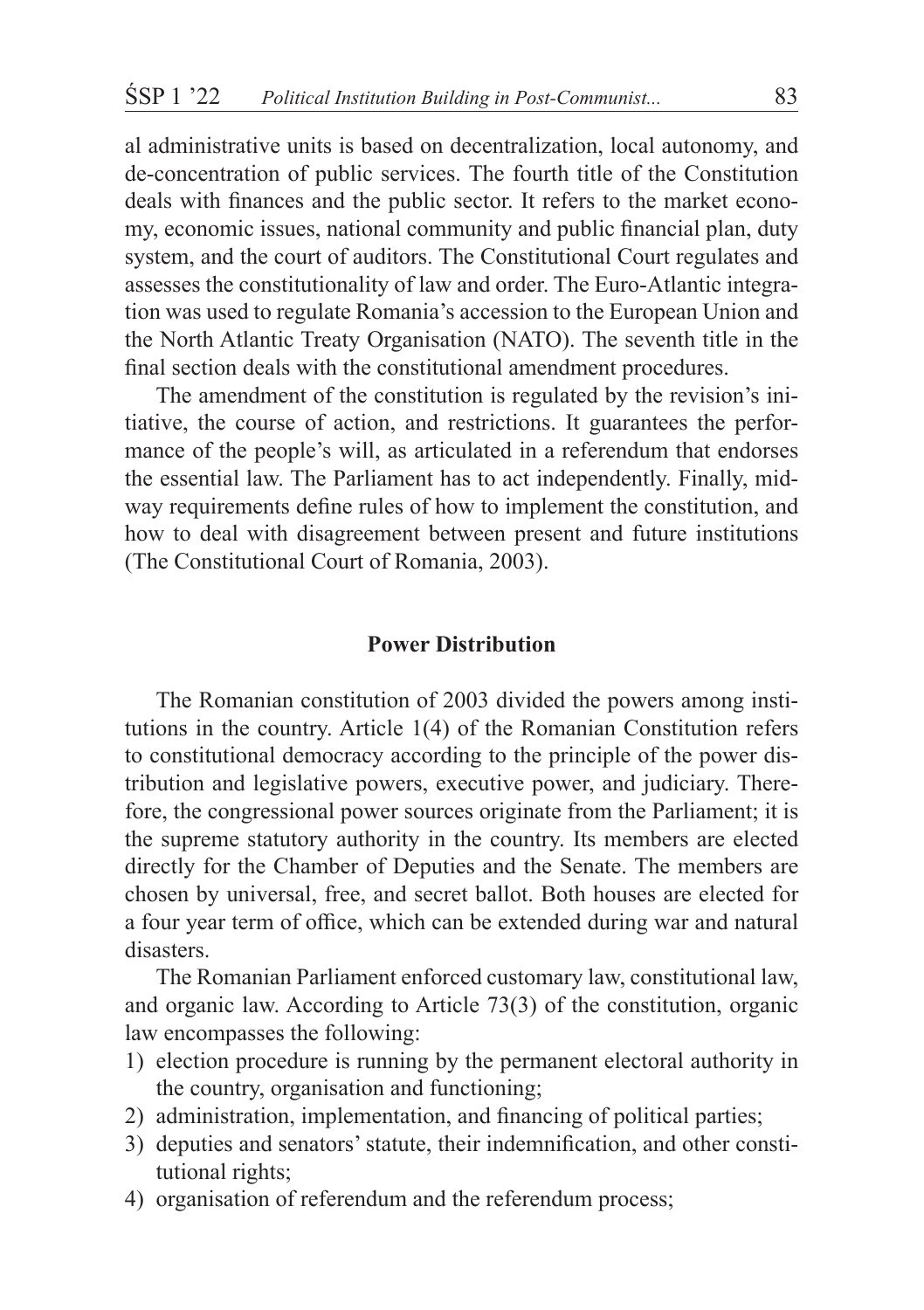- 5) system of government, administration, and the Supreme Council of National Security;
- 6) regime for the state for partial or total military mobilization and the state of war;
- 7) regime for the state of emergency and siege;
- 8) crime, penalty, and administration related to the allocation of penalties;
- 9) compromise of general pardon and combined remissive;
- 10) community servants' decree;
- 11) secretarial litigations;
- 12) system of government and functioning of the better-quality congress of the Magistracy, of the courts of law, of the Public Ministry, and the Court of Auditors;
- 13) general legal regime of property and inheritance;
- 14) general establishment of schooling;
- 15) system of government of the local public administration and the province, as well as the general regime of the local autonomy;
- 16) general regime of labour relations, the trade unions, the employers' bodies and social security;
- 17) decree and laws of the national minorities in Romania;
- 18) universal regime of cults;
- 19) other fields for which the Constitution provides for the ratification of organic laws and their norms in Romania.

# **Executive Powers**

The President and the government exercise their executive power which is based on the dual executive system; it is a type of a parliamentary system. According to the Constitution, the president represents the state of Romania as a guarantor of national independence. The president also represents and guarantees the unity and territorial integrity of the country (Safta, 2020). The president of Romania safeguards the adherence and observes the constitution. The president works as a mediator for the government, society, and state. The electoral process for the president starts according to constitution rule through the direct, universal, equal, free and fair, and secret ballot. The foreign policy and domestic policy of the country are defined in the governmental programme adopted by the Parliament. The Parliament also handles the country's public administra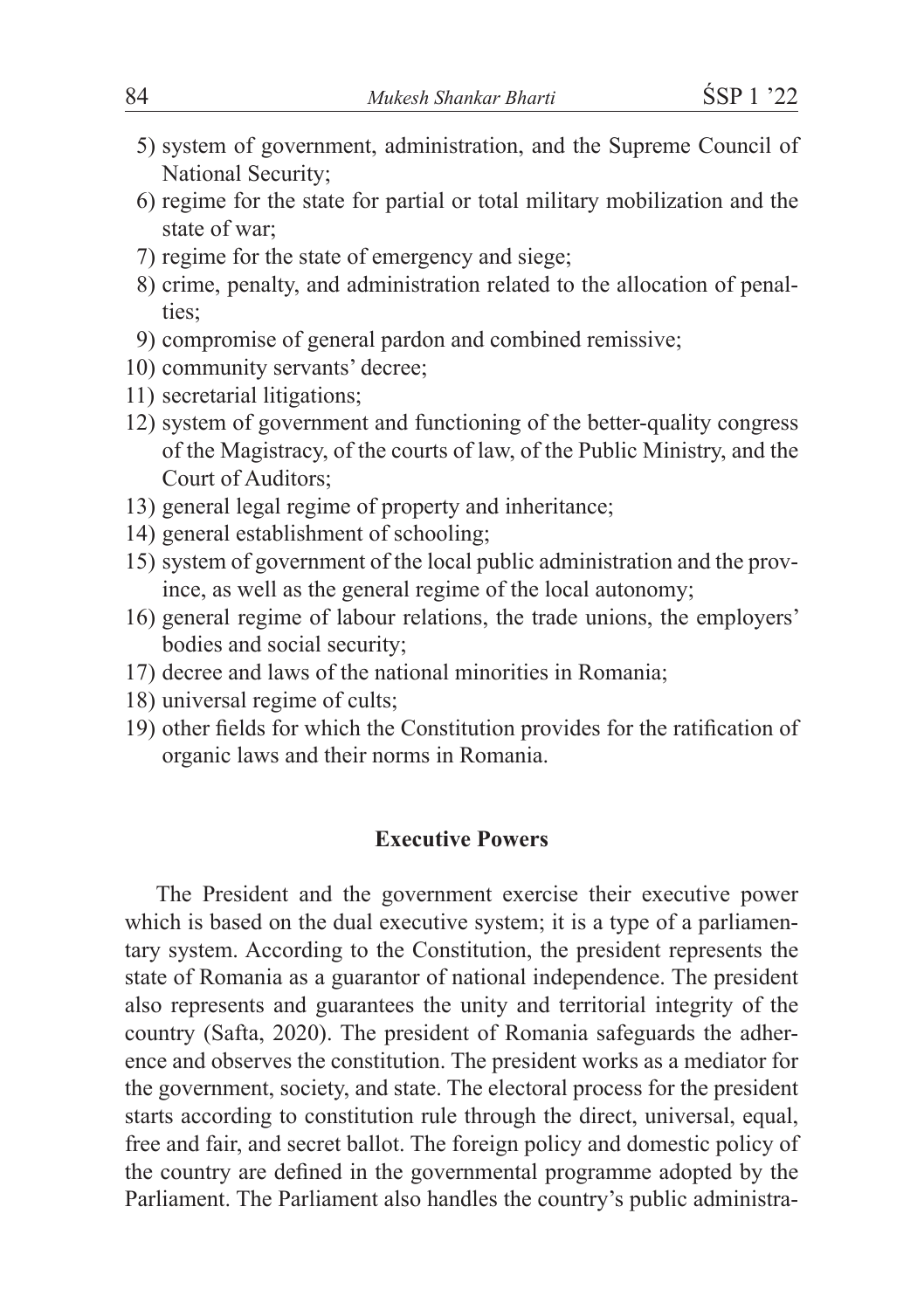tive system. The government cooperates with interested civil bodies and adopts a suitable welfare programme for the public. The government of Romania consists of the Prime Minister, ministers, and other members established by the organic law (Saramet, 2015).

"According to article 1(4), the constitution of Romania highlights the principle of separation and balance of powers. Therefore, this principle is based on collaboration and mutual control between these two powers, namely the legislative and the executive. Thus, the balance is maintained between these two powers. The two central authorities of the executive power, the President of Romania and the Government, supervise and apply this principle with the help of constitutionally established power, including thier duties related to the legislative power." (*Constitution of Romania*, 2003)

## **Romanian Parliament: Functions**

According to the constitution and its Article 63, the tenure of Members of Parliament is four years, which may be extended by unanimous voting in case of mobilisation, war, siege or emergency state when the respective state threatens survival. The parliamentary election could be postponed during this kind of situation in the country. During emergency and other circumstances, no revision of the constitution can take place, and organic laws cannot be enacted or modified. The new Parliament could adopt previous government bills and legislative proposals on the agenda. As a rule, both chamber members can sit separately in the Parliament (Chamber of Deputies). The Chambers also have joint parliament sessions. According to directives adopted by majority vote, deputies and senators may rule on the following:

- 1) conversation with the President about the further course of matters;
- 2) approval to the government proposed budget, including social and defence budgets;
- 3) declaration of total or partial mobilisation;
- 4) decision regarding the state of war;
- 5) suspension of hostilities;
- 6) approval of the approach to national defence;
- 7) reports of the National Council of Defence are investigated;
- 8) appointment of heads of intelligence services, as suggested by the President, and designation of the activity of these services;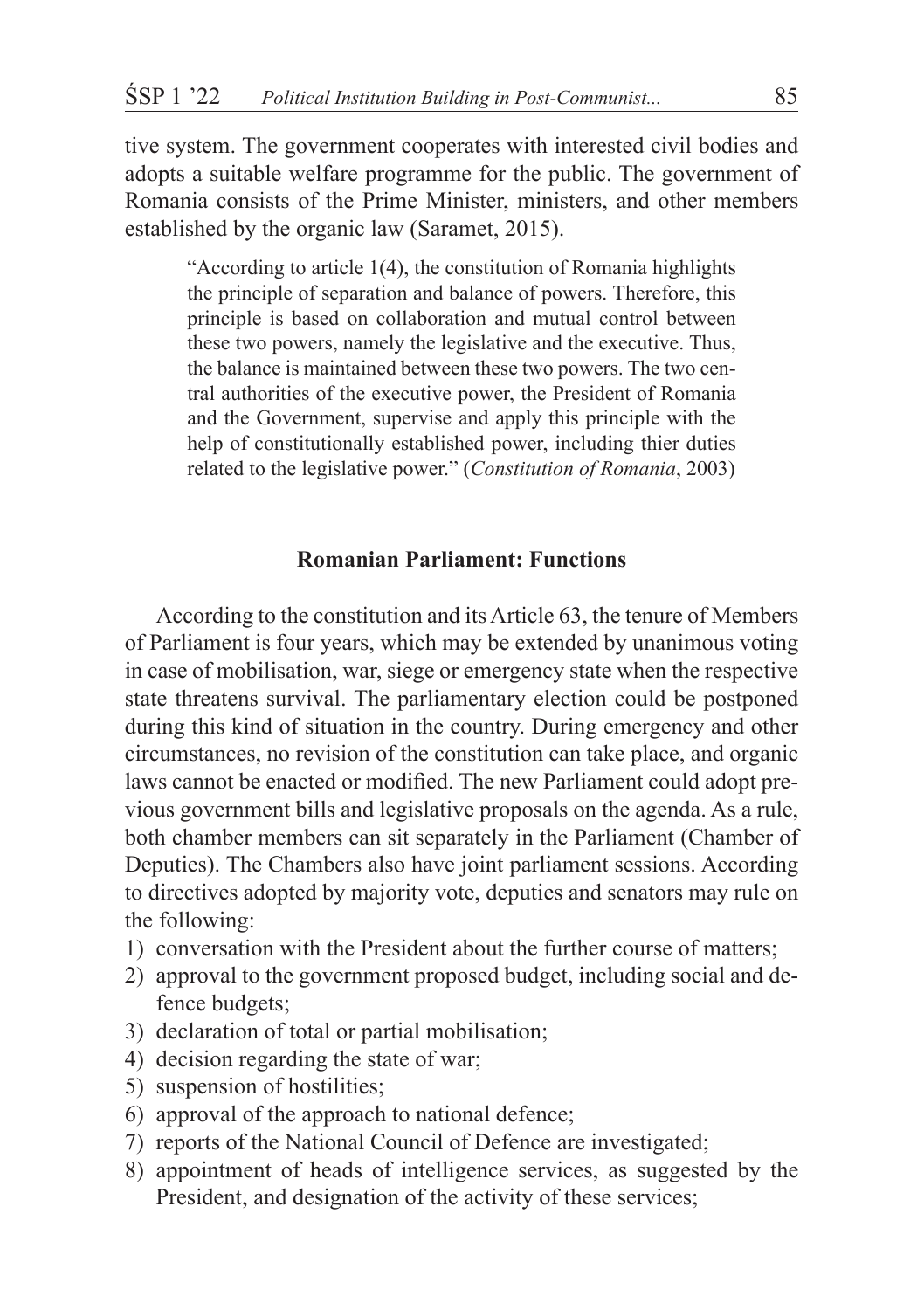- 9) appointment of the Ombudsman;
- 10) establishment of deputies and senators' statutes, indemnification, and other constitutional rights;
- 11) to carry out another prerogative which, according to the Romanian constitution or the set of laws, need a joint session.

During the Parliament session, both Chambers of the House carry out their activity in the regular course (Chamber of Deputies). Members of Parliament of upper and lower houses sit in ordinary sessions twice a year. The first session of the Parliament is held from February to the end of June, whereas the second session from September to the end of December according to the most recently revised laws (Anitei, 2014). There is provision for extraordinary meetings if at least one-third of senators or deputies and the President call such extra sessions of the Parliament. At the request of the Parliament office, a Parliament session can be called as well. Given provisions pertaining to these two types of parliamentary sessions, the Parliament can be summoned by its own right or mandatorily, as specified by the Romanian constitution.

# **The President of Romania**

The President of Romania is part of the executive power in the country. The model of executive power is divided between two heads, the President and the Prime Minister who jointly exercise the authority in the state. There is a dual executive power-sharing system according to the Romanian constitution. The President of Romania has four important tasks according to the constitution: safeguard the structure, unity, and territorial integrity of the country, guarantee national independence, and perform a representative function. The President works as a mediator between different power groups in the country (*Constitution of Romania*, 2003). The President is the head of Romania and the top power-sharing authority of the executive branch in the country (Ibidem). The President exercises the principal power-sharing authority, just like other public authorities, including the government and the Parliament (Ibidem). At the national level, the President's role is essential because the constitution provides more executive power to the President compared to the Prime Minister. At the international level, the President of Romania accredits ambassadors and receives letters of accreditation. The President also signs international agreements on behalf of the Romanian state.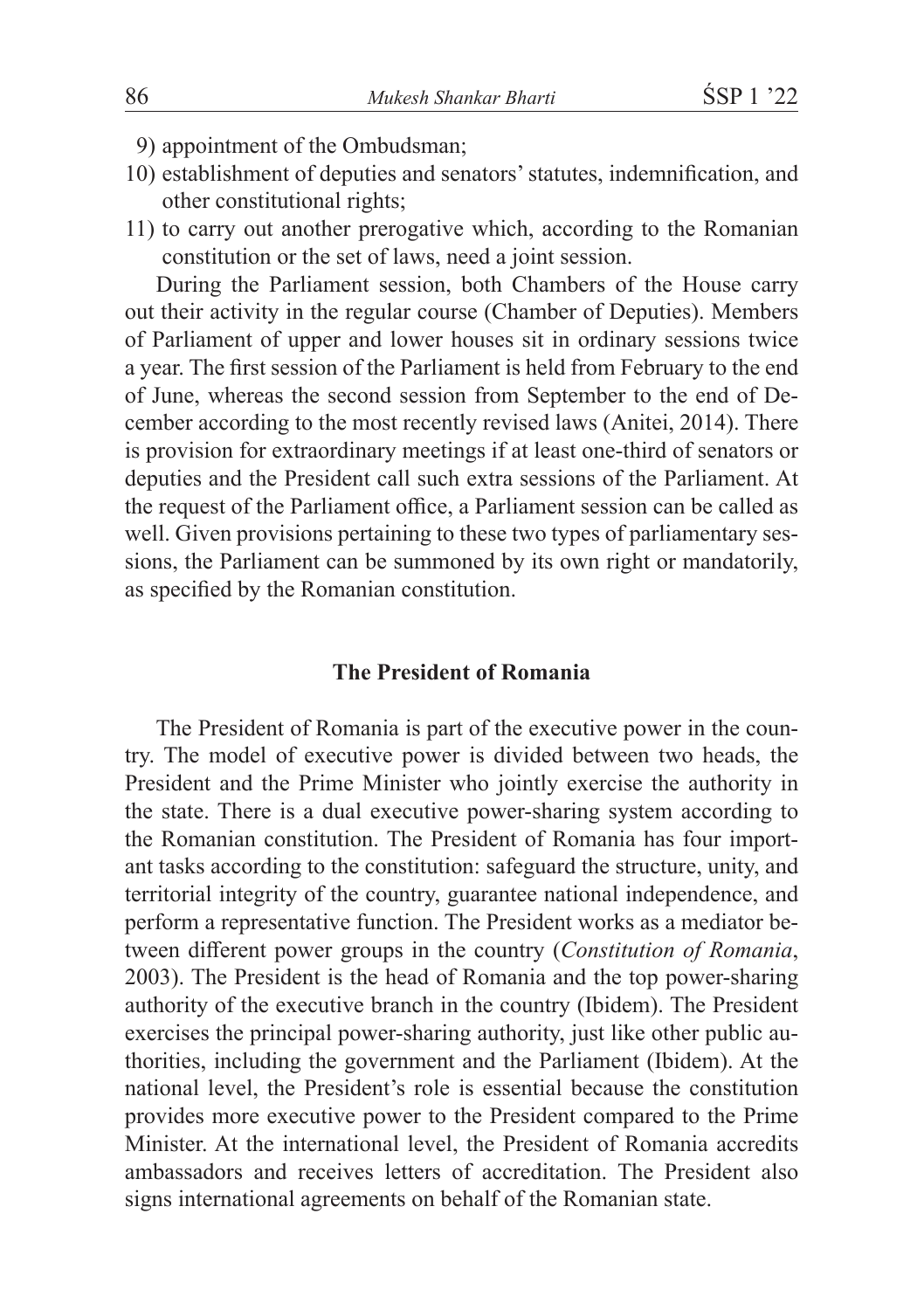The President is the supreme commander of the armed forces in Romania. With the consent of the Parliament, the Romanian President can declare mobilisation of military forces. The President can declare the state of emergency and seige (Alexandru, 2008). Article 80(2) of the Romanian constitution gives the authority to the President to safeguard the structure and proper functioning of the government bodies. It does not grant the President the capability to straightforward exercise the constitutional review; instead, according to the constitution, the President of Romania has the power to inform competent government authorities. The President of Romania has the right to directly notify such acts to the Constitutional Court (*Constitution of Romania*, 2003). Article 80(2) states that the President has a role of a mediator between power groups and the state, as well as between the society and nation (Vida, 2014).

## **Presidential Electoral Process**

The President is elected directly by the people through a secret ballot system (Marius, 2010). Political parties or alliances can put forward candidates for the Romanian President (Act number 14/2003). There is a provision in law for an independent candidate to file a nomination for the post of President. If a political party as an alliance partner proposes a joint candidate for the President, they cannot recommend a separate candidate for the President during the election. Any presidential candidate can file the nomination with the support of at least 200,000 voters. If a candidate does not meet the requirements set out in Article 37 of the constitution, a voter can support by his/her vote only one presidential candidate during elections. There are also provisions stating that persons who have been elected twice cannot run for the president (Constitutional Court of Romania, 2011). According to Article 81(3) of the Romanian Constitution, the presidential candidate who gets the majority of votes is elected president in the country (Romanian Constitution, 2003).

There is a provision which says that within three months from the declared date of the vacancy, the central government will take the initiative to hold the Presidential election in the country. The vacancy occurs after president's resignation, dismissal, inability to work in office, or when president otherwise completed his/her tenure, or in case of death of the president (Romanian Constitution, 2003). The Government ensures internal and external policies of the country and exercises overall management of the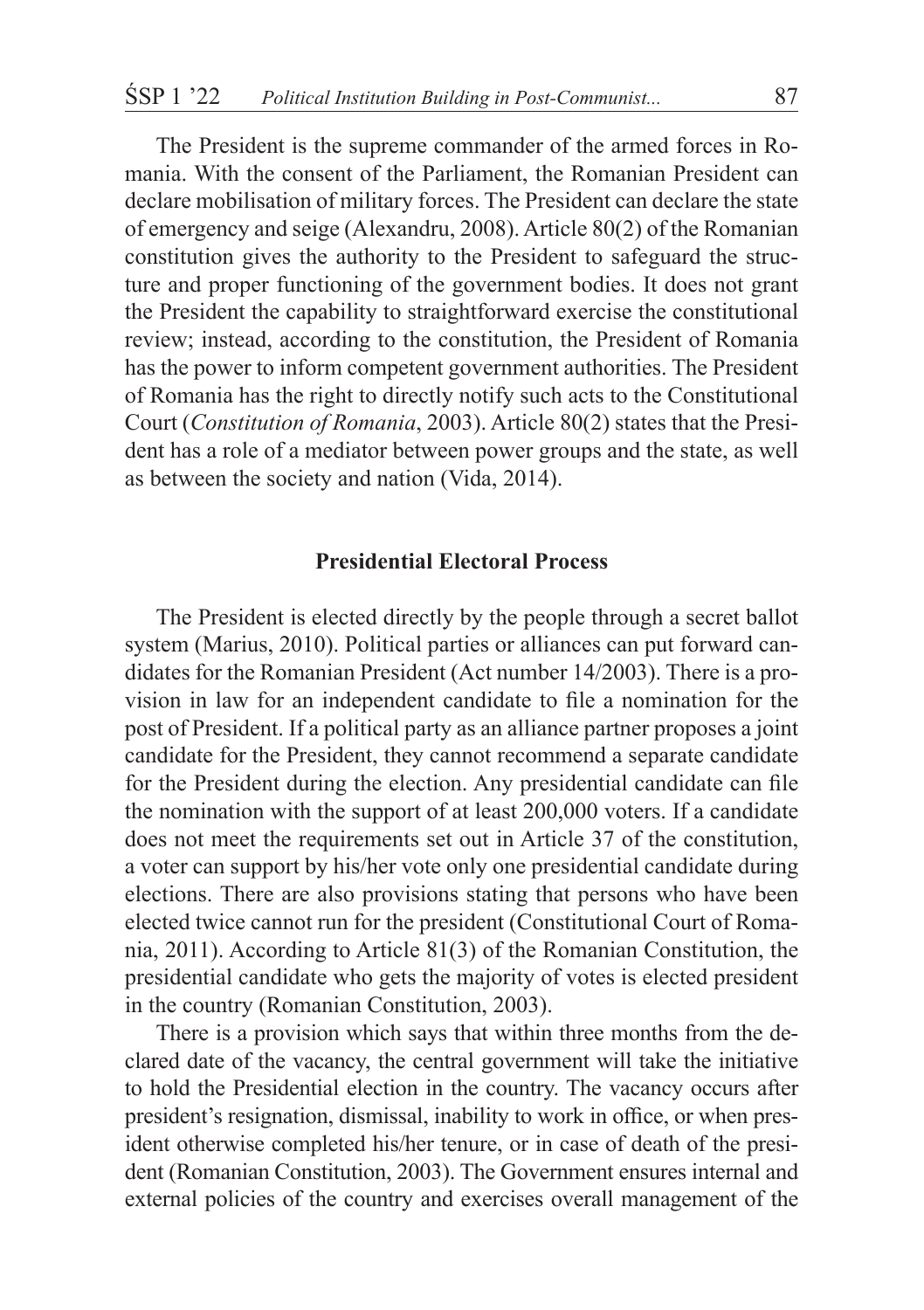public administration (Art. 102 in the Romanian Constitution) according to its governing programme accepted by the Parliament. The Prime Minister chairs the government and coordinates activities of its members according to ministers' prerogatives. Furthermore, the Prime Minister submits reports and statements to the Chamber of Deputies or the Senate concerning the Government policy (Art. 107 of the Constitution). Then reports are discussed in the order of priority and the PM answers questions addressed by deputies or senators. The PM has the right to appoint a member of the government to answer questions and send questions to the government through deputies and senators, according to the topic of the interpellation. The PM has also other prerogatives, in particular:

- 1) represents the Government before the Parliament, President, High Court of Justice, Constitutional Court, Court of Auditors, Legislative Council, Public Ministry, other public authorities and institutions, political parties and alliances, trade unions, and non-governmental organisations, as well as in international relations; he is the Vice-President of the Supreme Council of National Defence and exercises all prerogatives stemming from this function;
- 2) he countersigns decrees which are issued by the President. The Constitution provides for a compulsory countersignature;
- 3) the Prime Minister undertakes steps to solve operative problems through his/her decisions, inter-ministerial councils, commissions, and committees. He/she has the right to summon and chair sittings of the government and its executive board. During his/her absence, the Prime Minister has the right to appoint one of state ministers to chair sessions of the government and its executive committee;
- 4) he signs all the documents adopted by the government;
- 5) he has the right to appoint and dismiss the government;
- 6) he heads specialit bodies under the authority of the government, except for persons who are government appointees;
- 7) he appoints the secretary-general and deputy secretaries-general of the government; in case these positions are in place;
- 8) he appoints secretaries of state and state counsellors within the government's working mechanism; and
- 9) he appoints secretaries of state and other public servants, in case they are required by the law.

According to Article 108 of the Constitution, the government issues legal documents, including decisions and ordinances. Resolutions are adopted to organise the execution of laws. This means that they cannot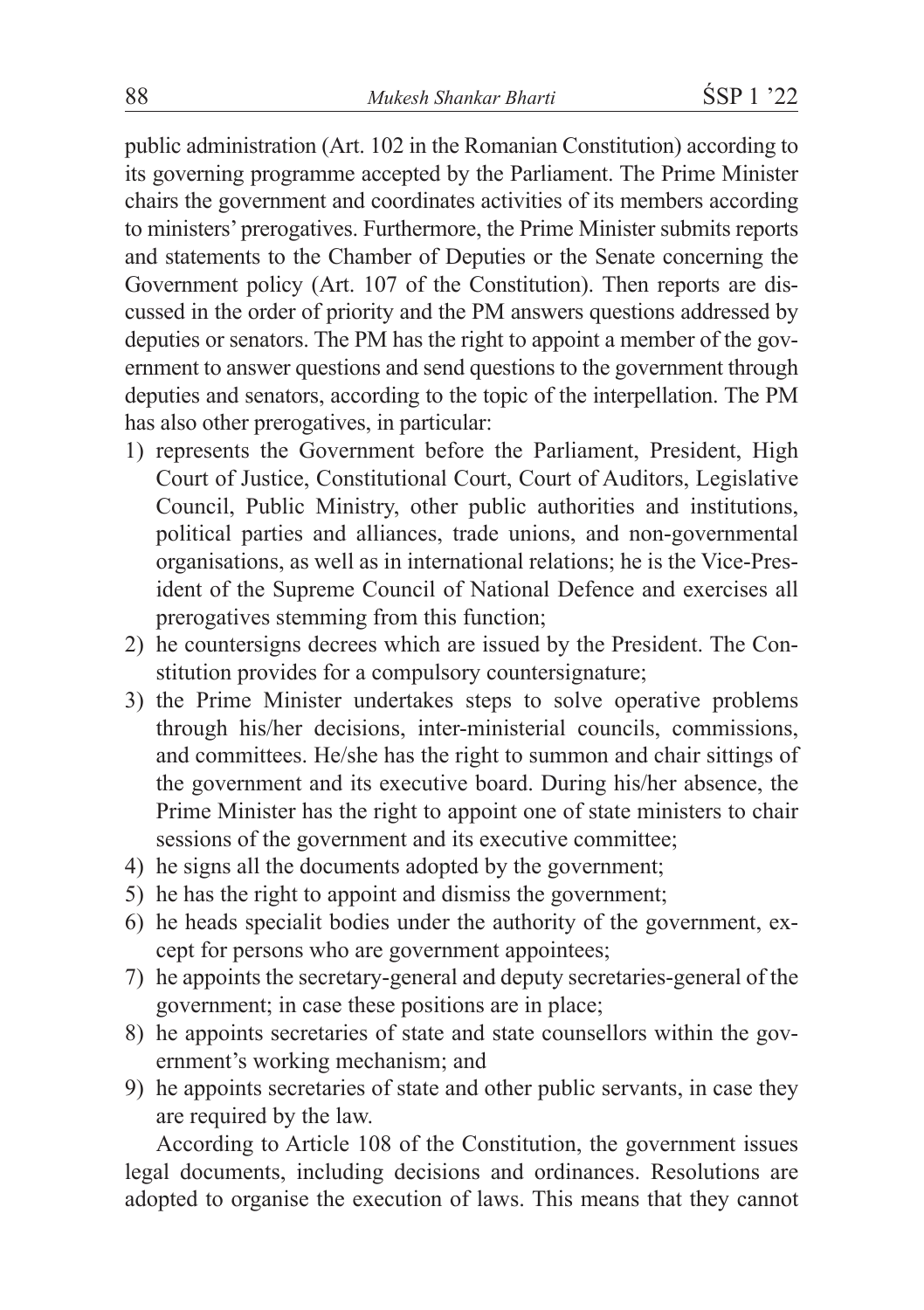include primary regulations of social relations. Government decisions, such as ordinances, are signed by the prime minister and counter-signed by line ministers responsible to implement them. Both decisions and laws must be published in the Official Gazette, except those of a military character, which are exclusively notified to relevant institutions. Failure to announce a decision or an ordinance means that these are non-existent. Their publication is a precondition for their validity. The parliament has the right to enact a particular law that empowers the government to issue ordinances in areas that are not under organic regulations. This is referred to as legislative delegation (Negrut, 2017).

In Romania, presidential elections were held on  $22<sup>nd</sup>$  November and  $6<sup>th</sup>$ December 2009 under Law no 370/2004, as amended and supplemented by Government Emergency Ordinance no 95/2009 (Government Emergency Ordinance no. 95/2009). According to the new electoral law, there is a difference between the president's term of office (5 years) and that of the parliament (4 years). For the first time in Romanian politics, the election for the president was not held simultaneously with elections to the Chamber of Deputies and the Senate (Sussex European Institute, 2009). The first round of presidential election was on 22nd November 2009, and the second round two weeks later on 6<sup>th</sup> December 2009 (Robert Shuman, 2009).

Table 1

| <b>Names of Candidates</b>  | <b>Valid votes</b>     |                  |  |
|-----------------------------|------------------------|------------------|--|
|                             | <b>Number of Votes</b> | % of Total Votes |  |
| Train Basescu (PD-L)        | 3,153,640              | 32.44            |  |
| Mircea-Dan Geona (PSD)      | 3,027,838              | 31.15            |  |
| Crin Antonescu (PNL)        | 1,945,831              | 20.02            |  |
| Corne Liu Vadim-Tudor (PRM) | 540,380                | 5.56             |  |
| Honor Kelemen (UDMR)        | 373,764                | 3.83             |  |
| Sorin Oprescu (Ind)         | 309,764                | 3.18             |  |
| George Becali (PNGcd)       | 186,390                | 1.19             |  |

#### **Results of the Presidential Election, November 2009**

**Source:** Central Election Bureau Romania, www.bec/ro.

Table 2

**Results of the Second Round of Presidential Election, 2009**

| <b>Candidates</b> | <b>Nominating Party</b>        | <b>Votes</b> | Percentage |
|-------------------|--------------------------------|--------------|------------|
| Traian Basescu    | Democratic Liberal Party (PDL) | 5.275.808    | 50.33      |
| Mircea Geoana     | Social Democratic Party (PSD)  | 5.205.760    | 49.67      |

**Source:** Central Election Bureau Romania, www.bec/ro.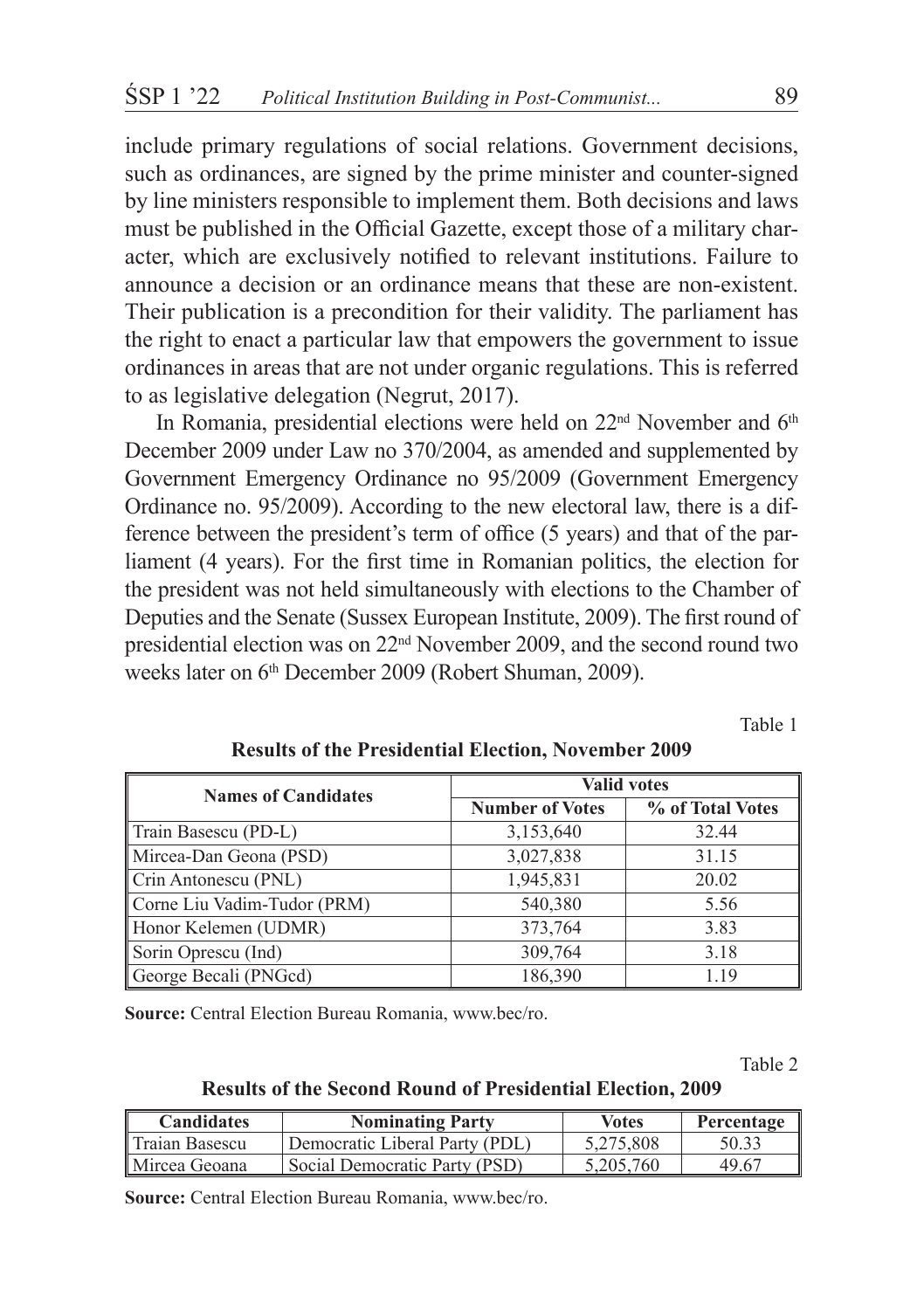The turnout increased on the  $6<sup>th</sup>$  December 2009 approximately by 5 percent to 58.02 percent. Only 1.3% of votes were cancelled. Mr Basescu won the election with a narrow margin, with the help of diaspora voters. In this way, he got a second term in office. He was the first president in post-communist Romania to get two consecutive full terms in office. Ion Iliescu won an entire term of office in 1992 after two years. The Constitution of Romania limits the possibility to occupy the position to only two terms of office (Ganev, 2013).

## **2014 Presidential Election**

The Romanian presidential election took place again in 2014 in two rounds, on 2<sup>nd</sup> and 16<sup>th</sup> November. Victor Ponta, the Prime Minister of Romania, accepted his defeat in a presidential contest against his conservative opponent Klaus Iohannis, who had a clean sweep victory. According to the Central Electoral Bureau (BEC), final results brought the triumph of Liberal Klaus Iohannis, the mayor of Sibiu, with 54.6 percent votes in the second round, over Social Democrat Victor Ponta, Prime Minister of Romania, who obtained 45.4 percent of votes (Foundation Robert Schuman, 2014).

Table 3

|                            |                           | No of                 | Percentage   | No of        | Percentage               |
|----------------------------|---------------------------|-----------------------|--------------|--------------|--------------------------|
| <b>Candidates</b>          | Party/Alliance            | <b>Votes</b>          | of Vote (1st | <b>Votes</b> | of Vote (2 <sup>nd</sup> |
|                            |                           | 1 <sup>st</sup> Round | Round)       | $2nd$ Round  | Round)                   |
| Klaus Iohannis             | National                  | Liberal 2,881,406     | 30.37        | 6,288,769    | 54.6                     |
|                            | Party (PNL)               |                       |              |              |                          |
| Victor Ponta               | Social Democratic         | 3,836,093             | 40.44        | 5,264,383    | 45.4                     |
|                            | Party (PSD)               |                       |              |              |                          |
| Calin                      | Popescu Liberal Reformist | 508,572               | 5.36         |              |                          |
| Tarriceanu                 | Party                     |                       |              |              |                          |
| Elena Udrea                | People's Movement         | 493,376               | 5.20         |              |                          |
| Monica Macovei Independent |                           | 421,648               | 4.44         |              |                          |
| Dan Diaconescu             | People's Party (PP-       | 382,526               | 4.03         |              |                          |
|                            | DD)                       |                       |              |              |                          |
| Corneliu                   | Romanian<br>Vadim Grand   | 349,416               | 3.68         |              |                          |
| Tudor                      | Party (PRM)               |                       |              |              |                          |
| Hunor Kelemen              | Union<br>Democratic       | 329,727               | 3.47         |              |                          |
|                            | Hungarian<br>of<br>of     |                       |              |              |                          |
|                            | Romania (UDMR)            |                       |              |              |                          |

**Results of the Presidential election, 2014**

**Source:** www.bec2014.ro/rezultate/.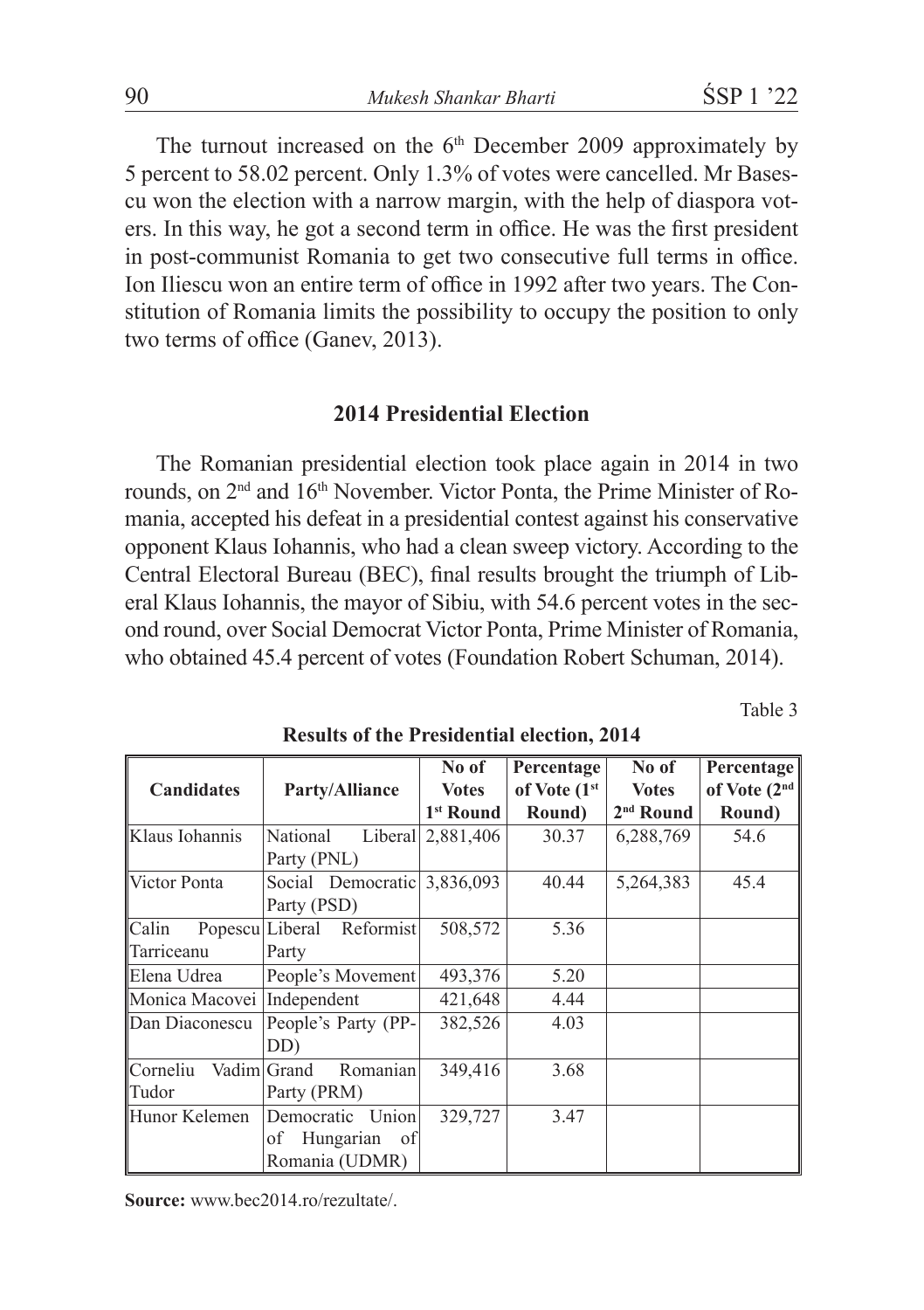Table 3 shows Presidential election results in 2014; PNL leader Klaus Iohannis wins the election and defeats the opposition leader Victor Ponta.

#### **Romania Diasporas**

The idea of political community is applied to strengthen ties with citizens of all nationalities. Romania's external voting was introduced in 1990. The Constitutions of post-communist Romania (1991, 2003) asserted that the state-supported the strengthening of ties with Romanians abroad and supported the preservation of their ethnic, linguistic, and religious identity. External voting was not possible before 1990 but the Romanian diaspora expressed no interest to participate. The Romanian diaspora consisted largely of dissidents who fled during the communist period. Votes from abroad were not attributed to any special diaspora's electoral district from 1990 to 2008. Decision-makers were increasingly interested in electoral resources represented by the diaspora at the beginning of 2004. An increase in the number of polling stations was set up all over the country, and a large number of votes cast their votes abroad (ECPR, 2016).

The resulting electoral laws of 1992 established voting stations in embassies and consulates out of the country at the time of official ballot. As far as we know, the number of Romanians voting abroad has recently reached a much higher number than in the past, namely 377,651 voters in comparison to 146,000 in 2009. This shows countries with the highest number of voters from Romanian diasporas. The Romanian government's decision about voting rights for the diaspora community proved that democracy has been strengthening across the country (Vilcu, 2014). Klaus Iohannis got 89.73% of the migrant vote in the 2014 presidential second-round runoff, receiving 338,873 of the 377,651 votes. This majority helped winning the presidential function boosted by the diaspora voting. Iohannis got almost three times the number of votes than the previous President Traian Basescu (115,831). It is not surprising that Iohannis was popular in the diaspora. Candidates from centre-right parties performed better than candidates of the left (Burean, 2015).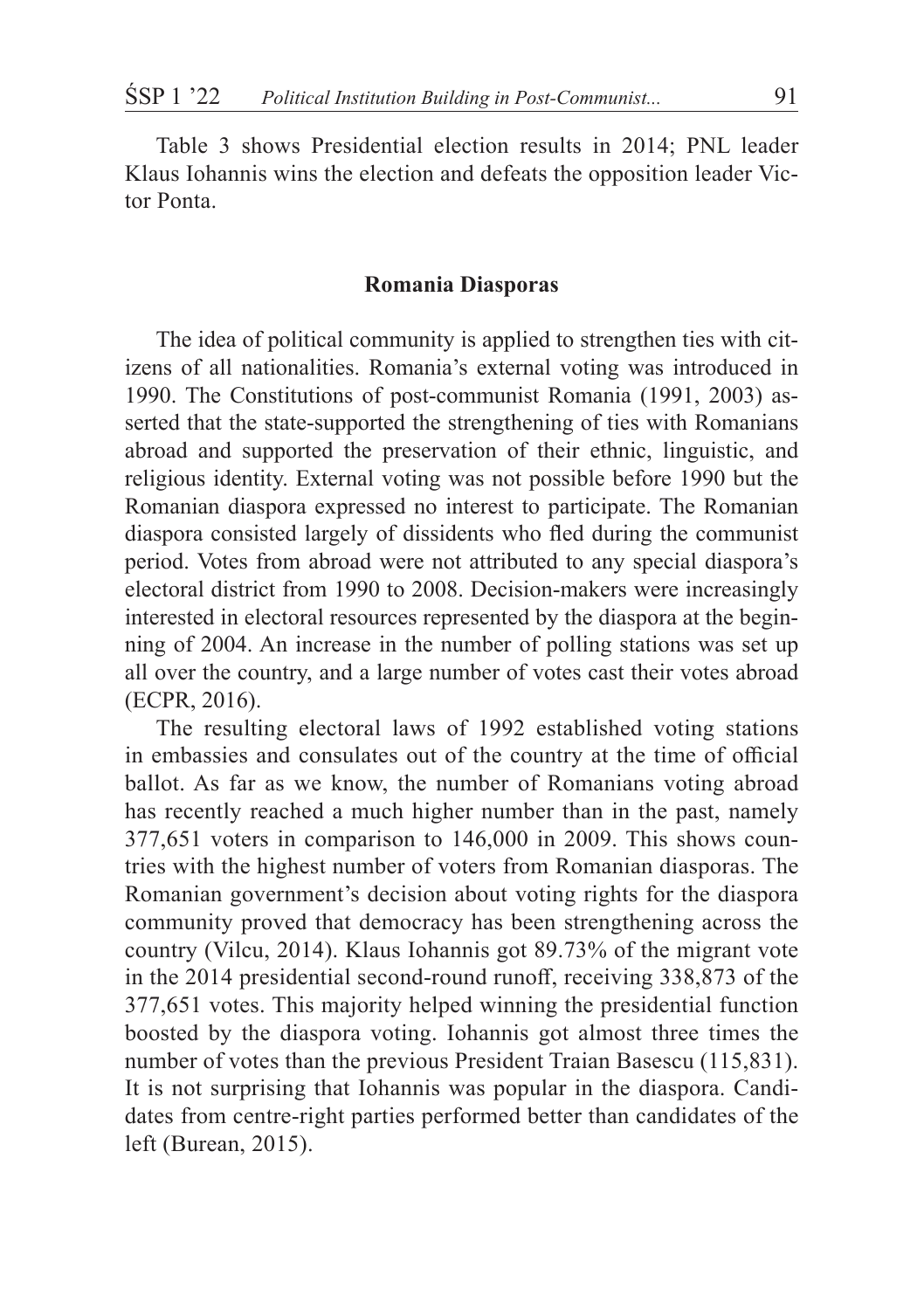Table 4

| Country       | <b>Number of Votes</b> |
|---------------|------------------------|
| Italy         | 96,600                 |
| Spain         | 82,744                 |
| Moldova       | 35,543                 |
| United-Kindom | 25,850                 |
| l USA         | 17,683                 |
| Germany       | 17,506                 |
| France        | 16,053                 |
| Belgium       | 13,040                 |
| Austria       | 9,533                  |
| l Canada      | 6,490                  |

**Romanian Diasporas voting in 2014 Presidential Election**

**Source:** Central Electoral Bureau Romania (Biroul Electoral Central), www.bec.ro.

## **Social media and Presidential Election, 2014**

The social media role has been growing in the electoral process in the country. The increase in the number of Facebook users has been observed since the last report of  $28<sup>th</sup>$  April 2014. There were about 7.2 million people in Romania with the access to the social network. The Facebook usage rate among the general population was 35.7 percent and the Facebook usage among Internet users in Romania was 74.67 percent (Tanase, 2014).

The distribution of the Facebook supporters of the two candidates Victor Ponta and Klaus Iohannis by geographical area:

Table 5

| Victor Ponta 16th November 2014 |                   | Klaus Iohannis 16th November 2014 |                      |                   |            |
|---------------------------------|-------------------|-----------------------------------|----------------------|-------------------|------------|
| Country                         | <b>No of Fans</b> | Percentage                        | Country              | <b>No of Fans</b> | Percentage |
| Romania                         | 644,418           | 90.1                              | Romania              | 681,280           | 80.3       |
| Italy                           | 15,734            | 2.2                               | Italy                | 44,117            | 5.2        |
| Spain                           | 6,437             | 0.9                               | Spain                | 22,907            | 2.7        |
| Germany                         | 4,191             | 0.6                               | Germany              | 21,210            | 2.5        |
| U.K.                            | 5,006             | 0.7                               | U.K.                 | 16,119            | 1.9        |
| Moldova                         | 2,145             | 0.3                               | Moldova              | 7,635             | 0.9        |
| U.S.A.                          | 2,145             | 0.3                               | Moldova              | 6,787             | 0.8        |
| France                          | 2,145             | 0.3                               | France               | 6,787             | 0.8        |
| <b>Total Support</b>            | 715,226           |                                   | <b>Total Support</b> | 848,419           |            |

**Romanian Diaspora's Facebook Campaign, 2014**

**Source:** http://www.sferapoliticii.ro/sfera.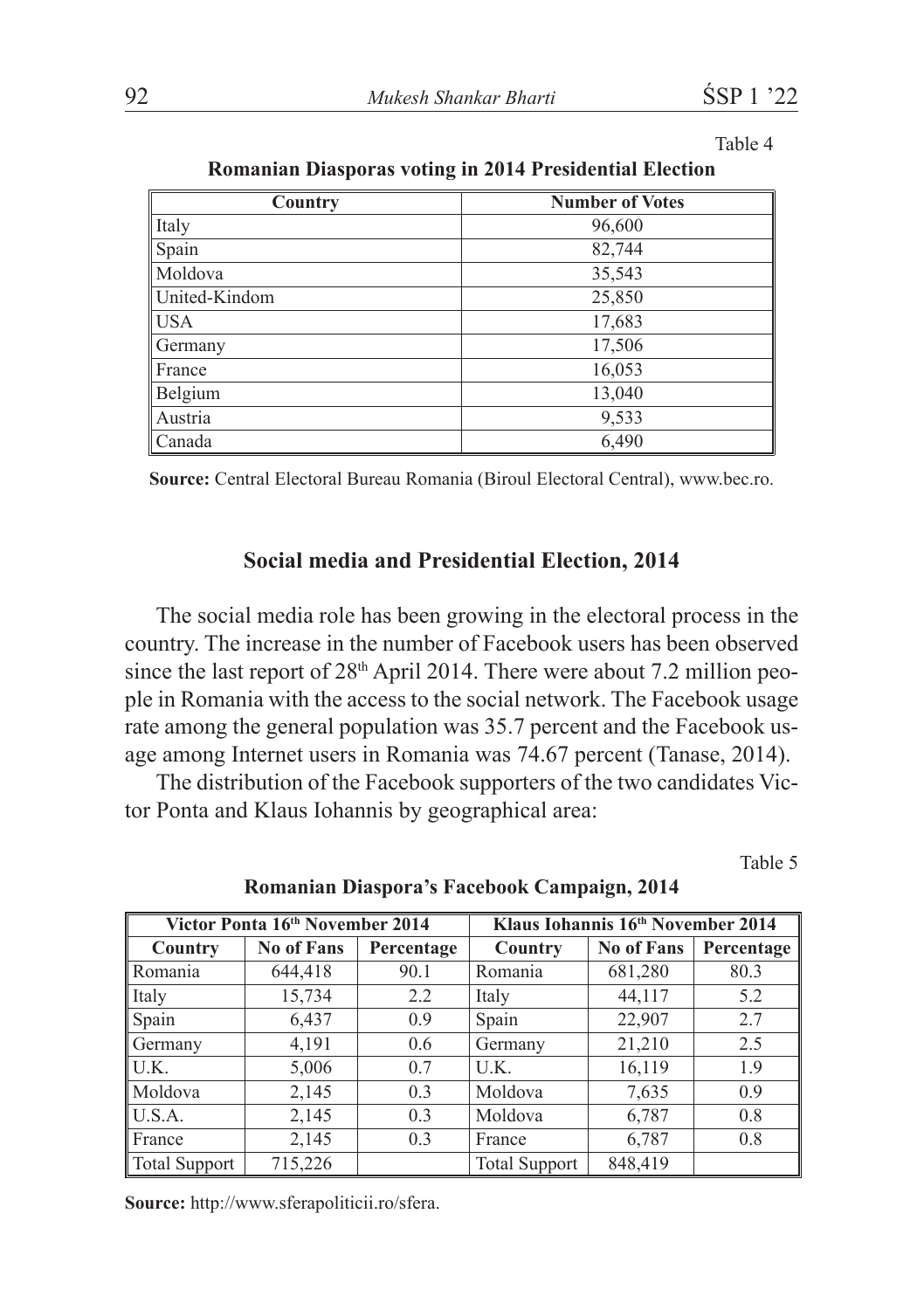Table 5 shows the result of the social media Campaign by the Romanian diaspora Community, Klaus Iohannis has the upper hand on Victor Ponta on Facebook.

#### **Local Institutional Elections**

According to law no 70/1991, Romanian local elections were held in the country under an emergency ordinance of 28th April 2000. Romania adopted new law 70/1992 for county and local bodies to be elected based on a list system through direct ballot. After this change, mayor elections were held in two rounds (Emergency Ordinance of Romania). The General Counsel of Bucharest, the County Councils, Mayor of Bucharest, and heads of other municipalities are elected by universal, equal, direct and free ballot. The local municipal elections are held at the level of communes, towns, or municipalities. The eligibility conditions for the local election of councillors and mayors are:

- 1) eligibility to cast vote;
- 2) age limitation is minimum 23 years;
- 3) resident of an administrative area where the election takes place;
- 4) a voter cannot be convicted for serious crime and offence with a concluding legal judgement for abuses in political, legal or administrative areas, violation of human rights, or other intentional offences; and
- 5) a person cannot have agreements and contracts for papers or services distribution in a given administrative subdivision of government where he/she is a candidate.

## **Conclusion**

After joining the European Union, Romania has continuously pioneered the establishing of political institutions. The Romanian constitution provides for all rights to minorities and other communities in the country. The country meets the Copenhagen criteria and successfully established the rule of law in the country, but the country needs to work to boost transparency and discipline within institutions. Romanian democracy is still fragile as indicated by this research. The emergence of political disparities in the country restricted its proper institutional development. Moreover, the research also concludes that the increasing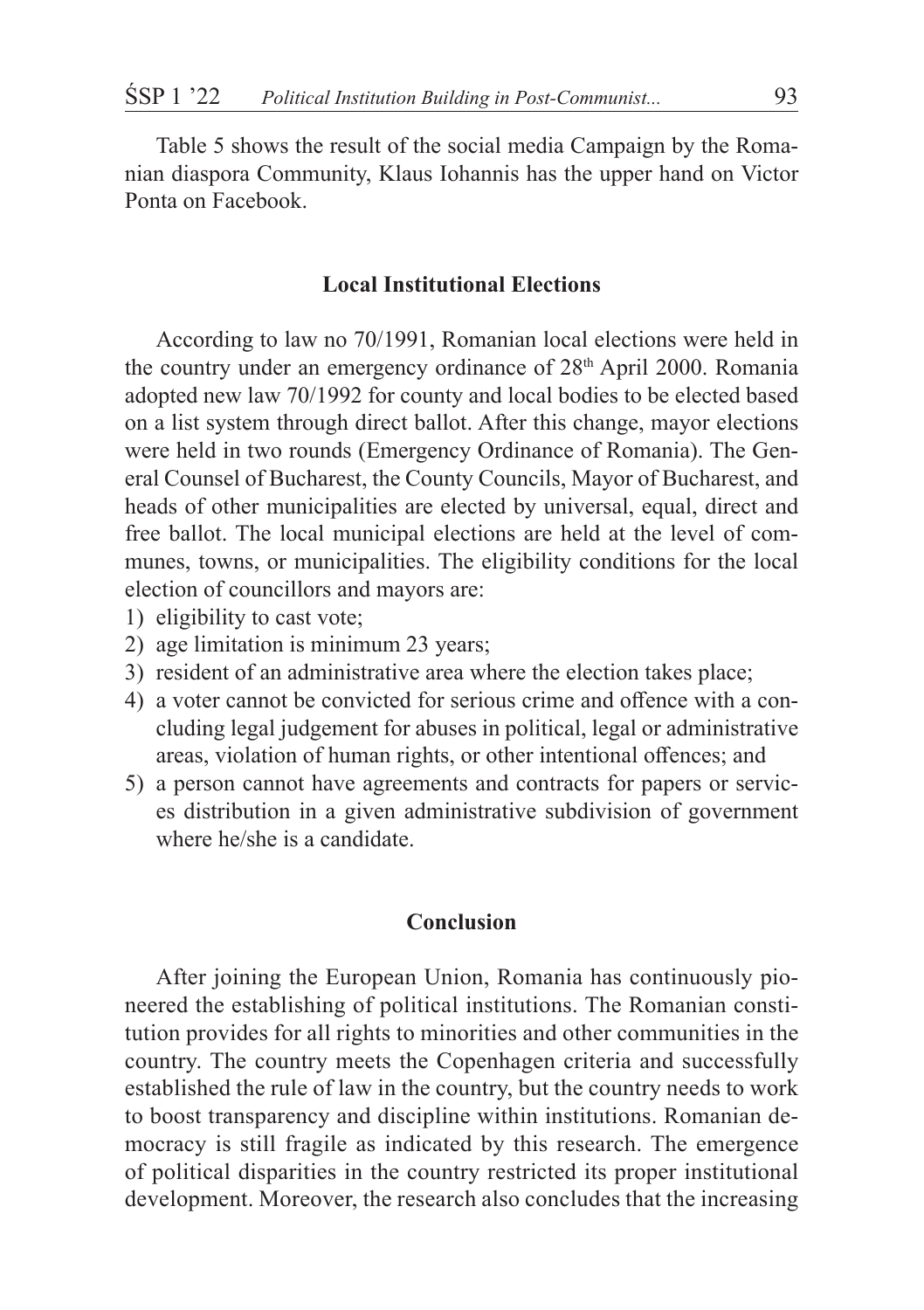rate of crime and corruption are vital issues in the country. The European Union has been trying to promote democracy in the country before and after the accession. The Copenhagen criteria have been adopted in Romania to transform the country into a democratic system but the country has not succeeded to accelerate the democratisation of its institutions.

The research further suggests that political institutions and democratisation process are key issues for the betterment of people. Romania needs time to reach a full-fledged stage of democratisation across the country. Institutions still operate under pressure groups. Thus, the study shows that neither preparation to EU membership nor subsequent accession to the EU have resulted in the successful democratisation of Romania. Further research can follow this direction and investigate to what extend the political factor had negative impact on the effectiveness and efficiency of the deliberation.

#### **Bibliography**

- Agh A. (1998), *Emerging Democracies in East-Central Europe and the Balkans*, Books.
- Alexandru I. (2016), *Again, about Justice Independence and Its Relationships with the Parliament and Government*, "Review. Universul Juridic", p. 5.
- Aniţei A. C. (2014), *Post Mortem Assisted Reproductive Technology (Art) And the Particular Case of The Will in Romania*, "Contemporary Legal Institutions" 6, no. 1.
- Bharti S. S. (2020), *Strengthening the Development Partnership between the EU and South Asia: A Contemporary Analysis*, "Slovak Journal of Political Sciences", 20(2), pp. 278–298, DOI: https://doi.org/10.34135/sjps.200205.
- Bureau T. (2015), *Migrant Political Participation and Voting Behaviour in Romania*, Paper to be presented at APSA San Francisco 3–6 September.
- Carey H. F. (1989), *Romania since 1989: Politics, Economics, and Society*, Lexington books.
- Chamber of Deputies (2018), *How Parliament of Romania Works*, http://www.cdep. ro/pls/dic/site.page?id=108, 04 January 2022.
- Chamber of Deputies (n.d.), *Constitution of Romania 1991*, http://www.cdep.ro/pls/ dic/site.page?den=act1\_2.
- Chiva C. (2007), *The institutionalisation of post-Communist parliaments: Hungary and Romania in comparative perspective*, "Parliamentary Affairs" 60(2), pp. 187–211.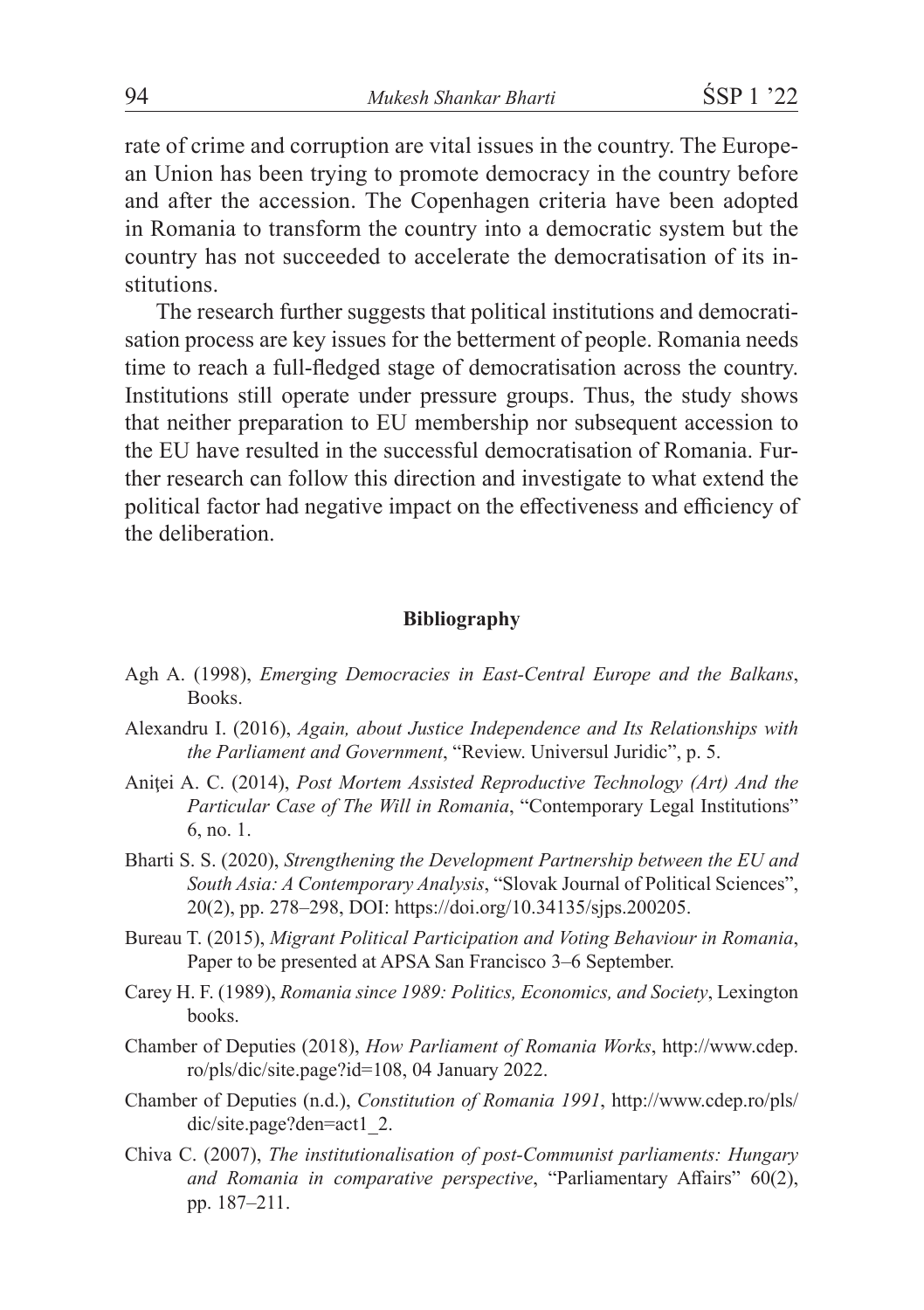- Constitutional Court of Romania (2011), *National report on Separation of Powers and Independence of Constitutional Courts and Equivalent Bodies*, https:// www.venice.coe.int/WCCJ/Rio/Papers/ROM\_Toader\_E.pdf.
- *Constitution of Romania* (2003), Constitution of Romania, http://www.cdep.ro/pls/ dic/site.page?den=act2 2&par1=3, 04 January 2022.
- ECPR (2016), *Migrant Political Culture and Voting Behaviour in Romania*, Toma Bureau and Gabriel Badescu Political Science Department Faculty of Political Science Public Administration and Communication Babes-Bolyai University, Cluj-Napoca, Romania, https://ecpr.eu/Filestore/PaperProposal/007bc7d4 dc45-4e1d-a333-dd1933a709fc.pdf, 04 January 2022.
- European Election Database (1996), *Romania: Parliamentary Election*, http://www. nsd.uib.no/european election database/country/Romania/parliamentaryelections.html, 02 June, 2022.
- European Election Database (2004), *Romania: Parliamentary Election 204)*, htttp://eed.nsd.uib.no/webview/index.jsp?study=http%3A%2F% 2F129.177.90.166% 3A80%2Fobj%2FfStudy%2FROPA2004\_Display&mo de=cube&v=2&cube=http%3A% 2F%2F129.177.90.166%3A80%2Fobj%2 FfCube%2FROPA2004\_Display\_C1&top=yes.
- European Union (2007), *Romania Overview*, https://european-union.europa.eu/principles-countries-history/country-profiles/romania\_en.
- Fish M. S. (2006), *Stronger legislatures, stronger democracies*, "Journal of democracy" 17(1), pp. 5–20.
- Foundation Robert Schuman (2014), *Presidential election in Romania, 2nd November 2014*, https://www.robert-schuman.eu/en/doc/oee/oee-1544-en.pdf.
- Ganev V. I. (2013), *Post-accession hooliganism: Democratic governance in Bulgaria and Romania after 2007*, "East European Politics and Societies" 27(01), pp. 26–44.
- Gonenc L. (ed.) (2002), *Prospects for constitutionalism in post-communist countries*, vol. 50, Martinus Nijhoff Publishers.
- Huntington S. P. (1993), *The third wave: Democratization in the late twentieth century*, vol. 4, University of Oklahoma Press.
- Ilie C. (ed.) (2010), *European parliaments under scrutiny: Discourse strategies and interaction practices*, vol. 38, John Benjamins Publishing.
- Krastev I., Holmes S. (2019), *How liberalism became 'the god that failed'*, https:// www.theguardian.com/world/2019/oct/24/western-liberalism-failed-postcommunist-eastern-europe, 07 March 2022.
- Lord C., Erika H. (2017), *Democracy in the new Europe*, Bloomsbury Publishing.
- Negrut V. (2017), *Considerations on the Legal Regime Applicable to the Romanian Government Ordinances*, "EIRP Proceedings" no. 12.
- Nicolae M. J. (2010), *Regional Analyses of Voting Behaviour in Romania–Local, General and Presidential Elections*, "Romanian Journal of Regional Science" 4(2), pp. 62–77.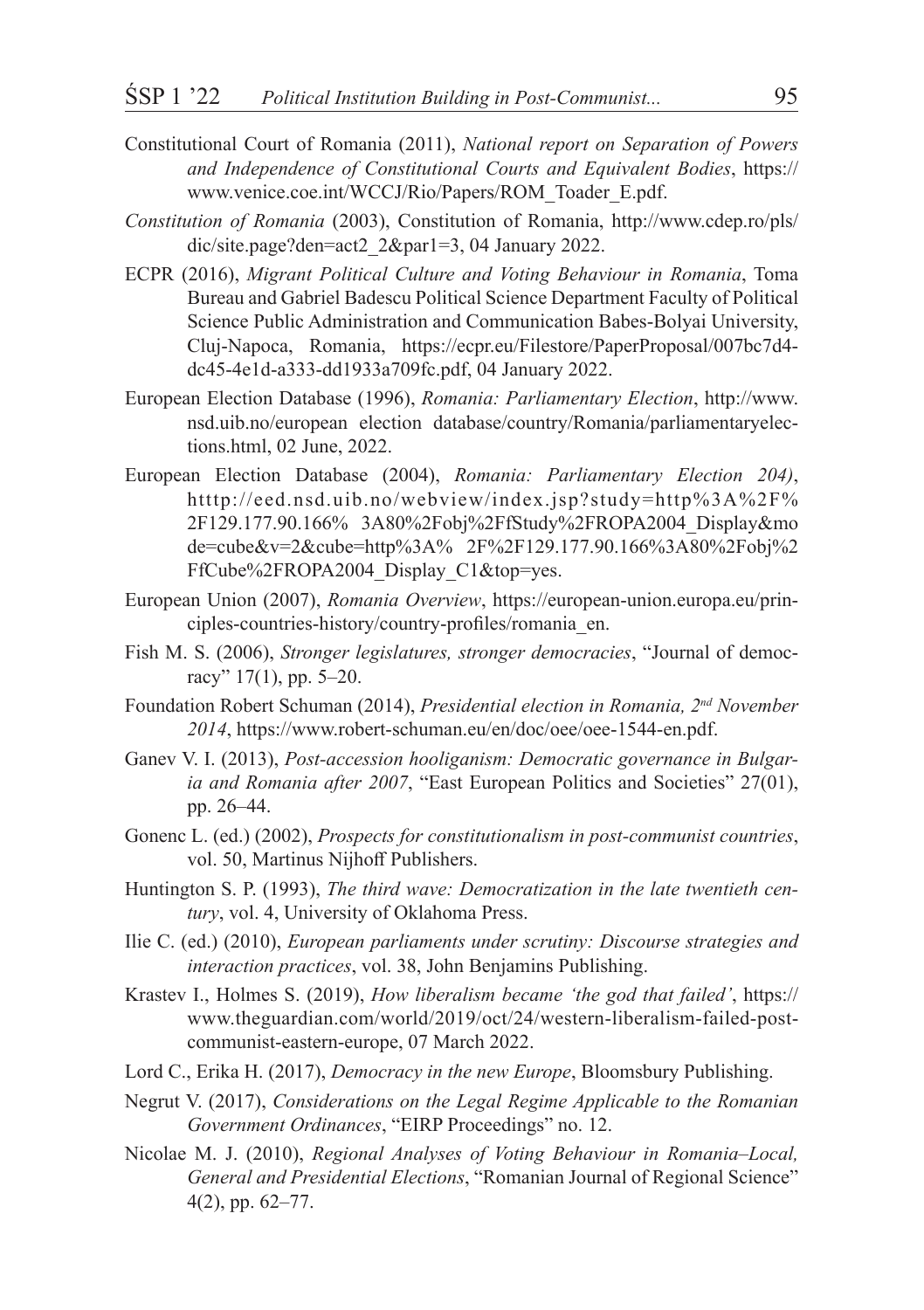- *The permanent electoral authority* (2022), *Report on the Organization and Deployment for Election of Chamber of Deputies and Senate from November 30, 2008*, p. 121–122, http://www.roaep.ro/, 04 January 2022.
- Pirvulescu C. (2001), *Local public administration in Romania*, "Local Self Government and Decentralization in South-East Europe" 1000(2000), p. 225.
- Robert Shuman (2009), *Presidential Election in Romania 22nd November and 6th December 2009*, https://www.robert-schuman.eu/en/eem/0956-presidentialelection-in-romania-22nd-november-and-6th-december-2009.
- Roper S. D. (1989), *Parliamentary development*, "Romania since", pp. 159–177.
- Romanian Constitution (2003), *Romania's Constitution of 1991 with Amendments through 2003*, https://www.constituteproject.org/constitution/Romania\_2003. pdf?lang=en.
- Safta M. (2020), *Aspects regarding the competence of the President of Romania in the Government's investiture and the Ministers' appointment*, "Conferința Internaționala de Drept, Studii Europene și Relații Internaționale" 8 (VIII), pp. 103–112.
- Saramet O. (2015), *Executive Powers in Relations with the Parliament: Part I*, "Agora Int'l J. Jurid. Sci", p. 68.
- Smilov D., Krastev I. (2008), *The Rise of Populism in Eastern Europe: Policy Paper*, in: *Populist Politics and Liberal Democracy in Central and Eastern Europe*, eds. G. Mesežnikov, O. Gyárfášová, S. Daniel, Bratislava.
- Stanescu L. S. (2013), *The Structure of The Romanian Parliament from The Perspective of Its Optimizing and Of the Cooperation Mechanism with The European Parliament*, "The USV Annals of Economics and Public Administration" 12, no. 1 (15), pp. 244–255.
- Sussex European Institute (2009), *Romanian Presidential Elections*, pp. 9–10, http:// www.sussex.ac.uk/sei/1-4-2.html.
- Tanase T. (2014), *The electoral campaign through Social Media. Case Study 2014 Presidential elections in Romania*, http://www.sferapoliticii.ro/sfera/183/ pdf/183.09.Tanase.pdf, 04 January 2022.
- Tanase T. (2015), *The electoral campaign through Social Media. Case Study–2014 Presidential elections in Romania*, "Sfera politician" 23(183/1), pp. 92–104.
- The Constitutional Court of Romania (2003), *The constitution of Romania Revised*, https://www.ccr.ro/constitutia-romaniei-2003, 04 January 2022.
- Vida I. C. (2014), *Role and Attributions of The President of Romania In the Romanian State System*, "Applied Social Sciences: Administration and Management", p. 171.
- Vilcu D. A. (2014), *Romanian diaspora: The 2014 presidential elections as positive community practice*, "Jurnalul Practicilor Comunitare Pozitive", 14(4), pp. 113–127.